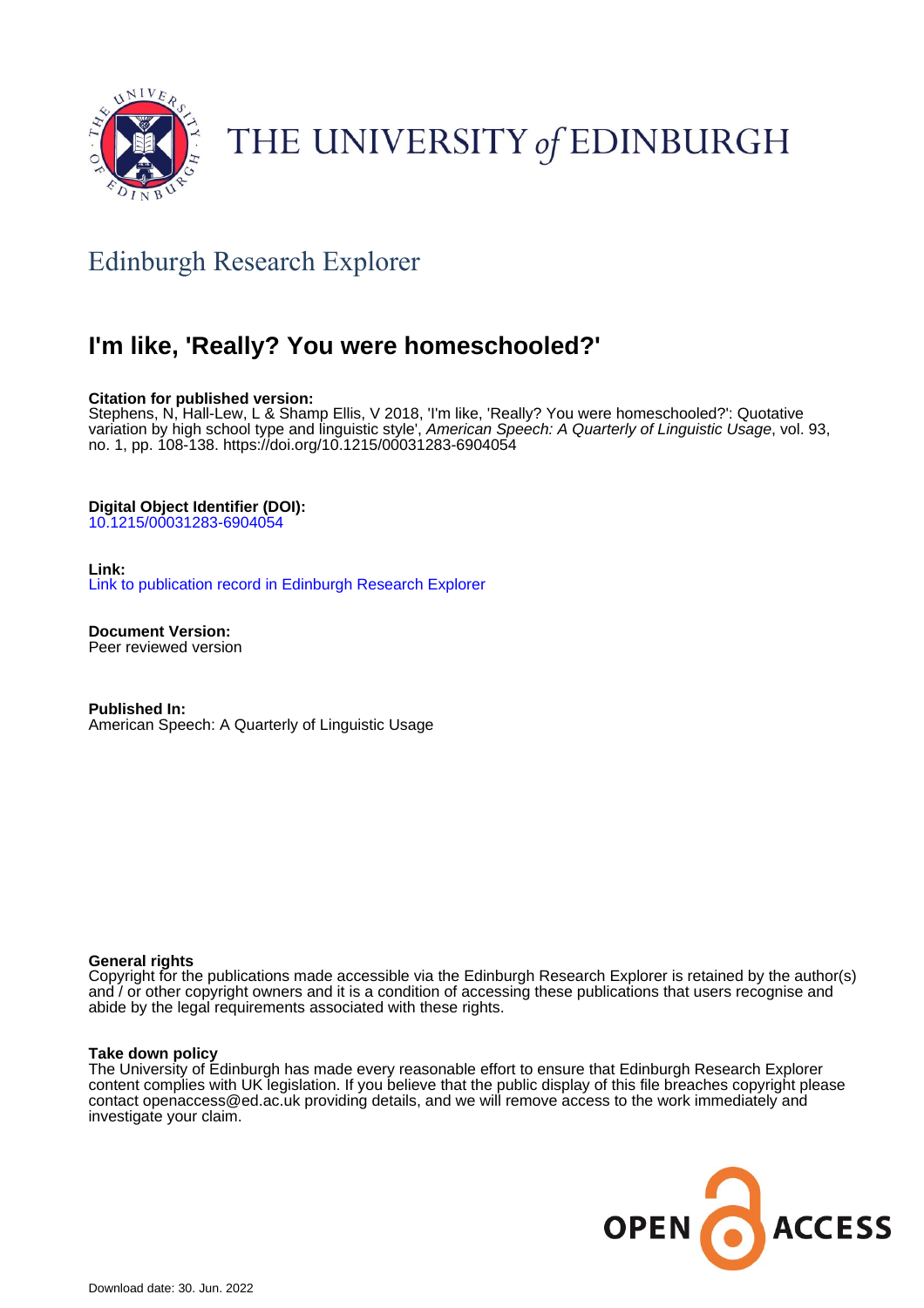# *I'm like, "Really? You were homeschooled?"***: Quotative variation by high school type and linguistic style**

Previous work in variationist sociolinguistics has shown that high school is a rich environment for the construction of social and linguistic styles (e.g., Bucholtz 2011; Eckert 1989; Drager 2015; Wagner 2007). However, little work has directly compared the speech of students who attend different kinds of high schools (e.g., public school versus private school), except in cases where that difference was taken an index of socioeconomic status (e.g., Lawson, Scobbie, and Stuart-Smith 2011; Carmichael 2014). Might there be meaningful stylistic differences between schooling types that index meanings other than social class? We know that students within a single high school typically participate in different Communities of Practice, and that these often correlate with different linguistic styles (e.g., Eckert 2000; Drager 2015). We have also seen linguistic differences between high school Communities of Practice persevere into college (Wagner 2014), and we have seen linguistic differences between types of high schooling which persevere into later life, at least within a single geographical region (e.g., Moore and Carter 2015; Dickson and Hall-Lew 2017). But are linguistic differences reflected more broadly among students from different kinds of schools, even across regions? In other words, is there something particular to the social landscape of one kind of high school that results in stylistic differences between that type and another type? Our work seeks to address this question by taking a regionally diverse speaker sample of roughly similar socioeconomic standing and considering how the type of high school one attends might correlate with the use of linguistic innovations. In particular, we ask whether college students' high school background influences their use of quotative verbs.

There are several reasons for thinking that high school type might affect linguistic style. The practice of taking school type to be an indicator of socioeconomic status is an informative starting point. Parent income and student ability are, at least in some contexts, significantly higher for private school students than for public school students (Epple, Figlio, and Romano 2004), such that there are some contexts in which attending a private school is taken as a direct indicator of wealth. Decades of work have shown a relationship between socioeconomic status and linguistic style, in terms of both classic (Labov 1966; Trudgill 1972; Macaulay 2001) and agentive notions of style (Eckert 2000; Coupland 2007; Becker 2014), and in terms of a range of representations of socioeconomic status. Given that the broader character of a school or a school type might be shaped by the socioeconomic status it is associated with, there is reason to hypothesize that acts of stylization (e.g., Coupland 2007) may be constrained in different ways across schools or school types. This might be visible in, and perhaps even attained by, differences in language use, both qualitative and quantitative.

But beyond associations with class, another reason to explore the influence of high school type on linguistic innovation is that students who are socialized in unconventional high schools, such as different types of homeschools, may find themselves in a markedly different linguistic environment during the school day than their more conventionally educated peers, and there's every reason to think that this might have stylistic effects, as well. In a survey of homeschoolers and public schoolers ages 12-18, Chatham-Carpenter found that "the home schoolers reported more older [contacts] than peer contacts, demonstrating that the home schooling process does have the potential to restructure a child's social world, in providing the home schooler more mixed-age than same-age interaction and socialization opportunities" (1994, 19). A few studies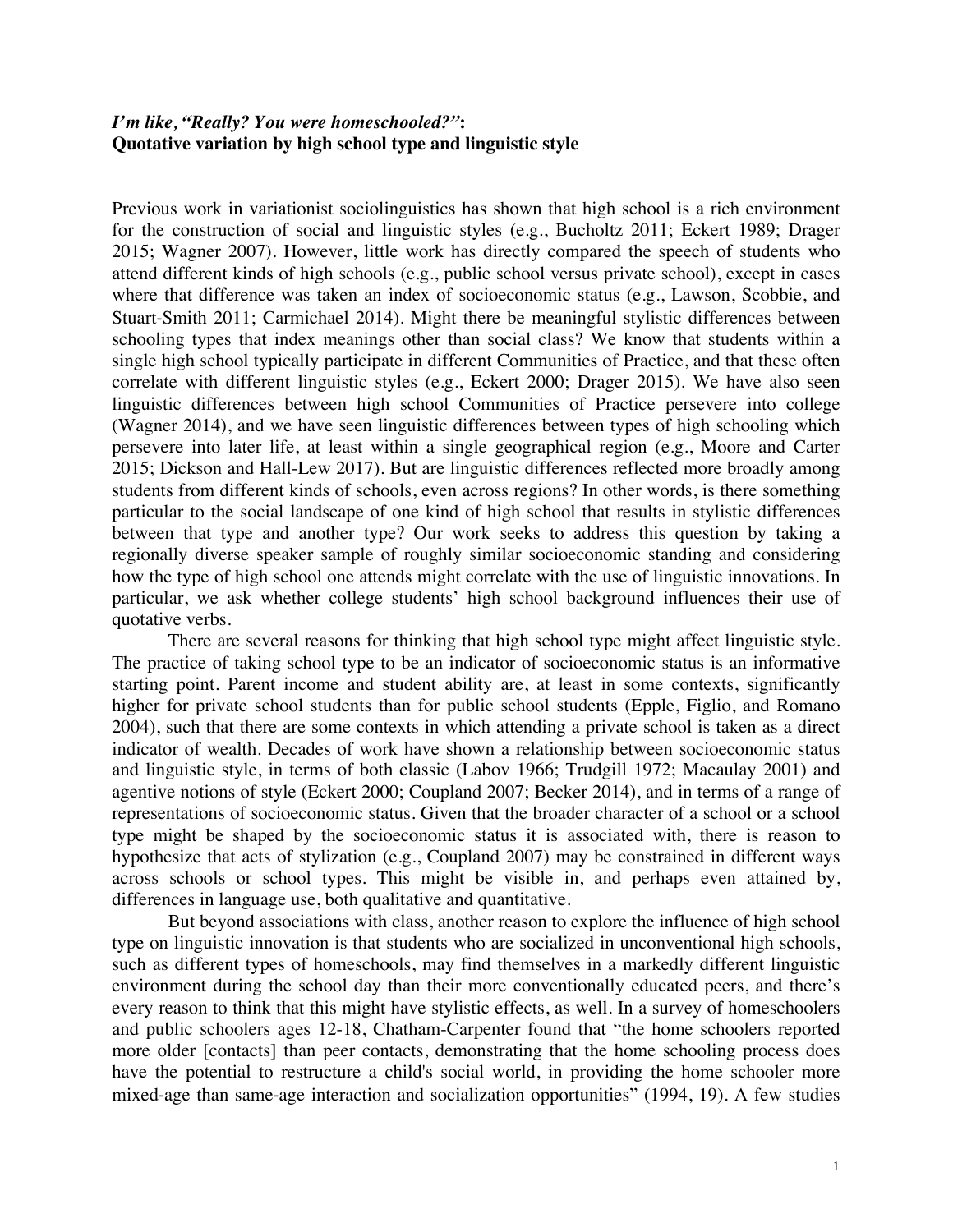also indicate that some homeschooled students feel disconnected from fashion trends and are less influenced by their peers than traditionally schooled students (see Medlin 2000). If homeschoolers find themselves cut off from fashion trends, for example, then it is conceivable that they might also be relatively isolated from the linguistic styles that characterize their generation.

Despite the careful attention that sociolinguists have given to adolescence and the high school experience, little is known about the way sociolinguistic variables are acquired and evaluated by young people who have unconventional high school experiences (but see Starr et al. 2017). We know of no previous variationist analysis specifically comparing the speech of homeschooled students with students with more traditional schooling backgrounds, but there are a number of reasons why we might expect homeschooled students to be sociolinguistically interesting. If homeschooled students take their parents as their primary models for linguistic choices, then they should exhibit a more conservative linguistic system than their peers from public and private schools. However, homeschoolers' experiences encompass much richer social networks than just their parents and siblings, and the nature of these networks varies widely (as it does for public and private-school educated students, as well). Homeschooled students vary widely in the number of siblings they have (from zero to eight in our sample), and many spend time in non-sibling peer groups (e.g., homeschool co-operative classes, sports teams, social clubs, and church youth groups). Is participation in a more conventional high school context necessary for the adoption of linguistic innovations, or can homeschool experiences foster the same level of participation in an on-going change in progress?

In social contexts where the experience of having been homeschooled is common enough to reach a community's level of awareness, having been homeschooled is also a social characteristic that can take on social meaning. This again has potential linguistic implications in terms of the imagined style of the homeschooler. Some of the participants who were interviewed in the current study volunteered observations about stylistic differences among students from different educational backgrounds:

- (1) *Homeschoolers and private schoolers like they always seem like, you know, they're always very, like they're looking proper, like they talk properly, like which is all great but like, public schoolers are a little more, "Oh I don't need to have everything." So there's definitely a little more, a casualness in how they talk. Don't sound like they always need to be, you know, presenting themselves perfectly.* (P08, homeschool)
- (2) *I think people from, people who've been public-schooled definitely seem a lot more kind of pop culture savvy. A little more mainstream maybe.* (P50, private school)

When asked specifically whether participants noticed any differences in how students from different high school types talked, responses varied. Those who claimed to notice a difference were generally unable to pinpoint specific features, with the exception of cussing:<sup>1</sup>

|                   | (3) Interviewer: In terms of language differences, would you point to anything specifically? |
|-------------------|----------------------------------------------------------------------------------------------|
| P <sub>08</sub> : | I mean public schoolers obviously cuss more than the other-                                  |
|                   | Interviewer: <i>I didn't know that.</i>                                                      |
| P <sub>08</sub> : | Definitely. They definitely do.                                                              |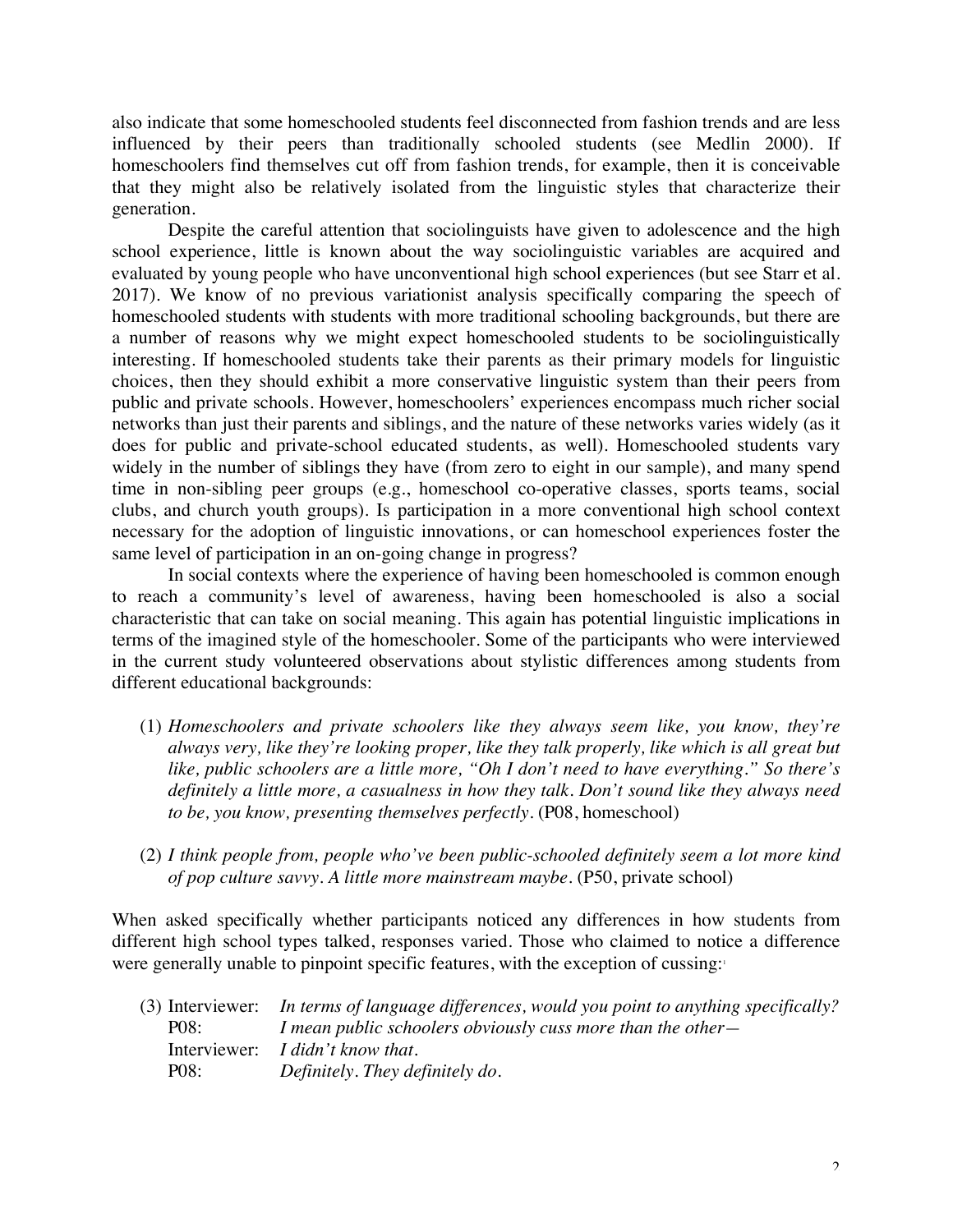Any difference in the use of other specific linguistic variables either lies below the level of awareness or is at least not salient enough to be spontaneously offered in an interview context. While there might be a recognized homeschooler persona or homeschooler style, any linguistic correlates of such a style have not been specified.

In comparing the speech of college students from different high school backgrounds, we chose to focus our analysis on the use of verbs that introduce quotations (see 4). Quotative verbs have come into focus in the sociolinguistic literature since new quotative verbs were first noted in the early 1980s (Butters 1980, 1982). The rise in the use of the quotative *be like* (4a) is particularly remarkable, and it appears to have largely won out against other innovative quotatives like *go* (4b) and *all* (4c-d) (see Buchstaller et al. 2010). In fact, the rise of *be like* across the English-speaking world has been regarded as "possibly the most vigorous and widespread change in the history of human language" (Tagliamonte 2012, 248).

- (4) Innovative English quotative verbs
	- a. BE LIKE: *It was just one day I woke up and I was like, "Okay, I can go there now."* (P66, homeschool)
	- b. GO: *But if I saw a name I didn't know, I would tell my parents and they'd go, "Oh yeah, we're not sending you there, not a good-- not a good school."* (P10, homeschool)
	- c. BE ALL: *She's all "What do you mean, gum?"* (Rickford et al. 2007, 14)
	- d. BE ALL LIKE: *And she's all like, "Well you HAVE to. Are you allergic to them?"* (ibid, 21)

The quotative system is an especially good candidate to test the idea that high school type might influence linguistic style, since "the time for acquiring the relevant social constraints on *be like* is during the high school years" (Tagliamonte and D'Arcy 2004, 506).

Quotative *be like* is also an attractive choice for our study because recent work in sociolinguistics has extensively documented its use and development. For example, we know that *be like* occurs in the speech of English speakers from different regional, ethnic, and socioeconomic backgrounds (e.g., Buchstaller and D'Arcy 2009; Cukor-Avila 2002; Drager 2015; Macaulay 2001). Moreover, many studies indicate that women and girls lead men and boys in the use of quotative *be like* (e.g., Barbieri 2009; Bucholtz 2011; Macaulay 2001; Romaine and Lange 1991; Tagliamonte and D'Arcy 2004), though others show the reverse or no difference (see Barbieri 2007; Blyth, Recktenwald, and Wang 1990; Buchstaller and D'Arcy 2009; Dailey-O'Cain 2000; Ferrara and Bell 1995; Singler 2001).

Research on quotative verbs has also carefully considered more local, situated social factors like Community of Practice and style. The results are remarkably similar despite being based in vary disparate locations across the English-speaking world. In her interviews in the mid-1990s, Bucholtz (2011) found that stylistic orientation (toward the styles labeled 'alternative', 'hip hop', 'nerd', 'normal'*,* and *'*preppy') influenced how students in a public high school in Northern California used quotative verbs. 'Nerds' and 'preppy' students used *be like* less often than average, though it was still their most frequent quotative, followed by *say* for 'nerds' (54.9% *be like* vs. 25.6% *say*) and *be all* for 'preppy' students (53.5% *be like* vs. 23.6% *be all*). Interestingly, the two participants with "the nerdiest styles" never used *be like* (Bucholtz 2011, 104). Similarly, Buchstaller's (2015, 477-478) interview data from the northeast of England demonstrated that "some younger speakers shun the robust trend towards quotative *be like* when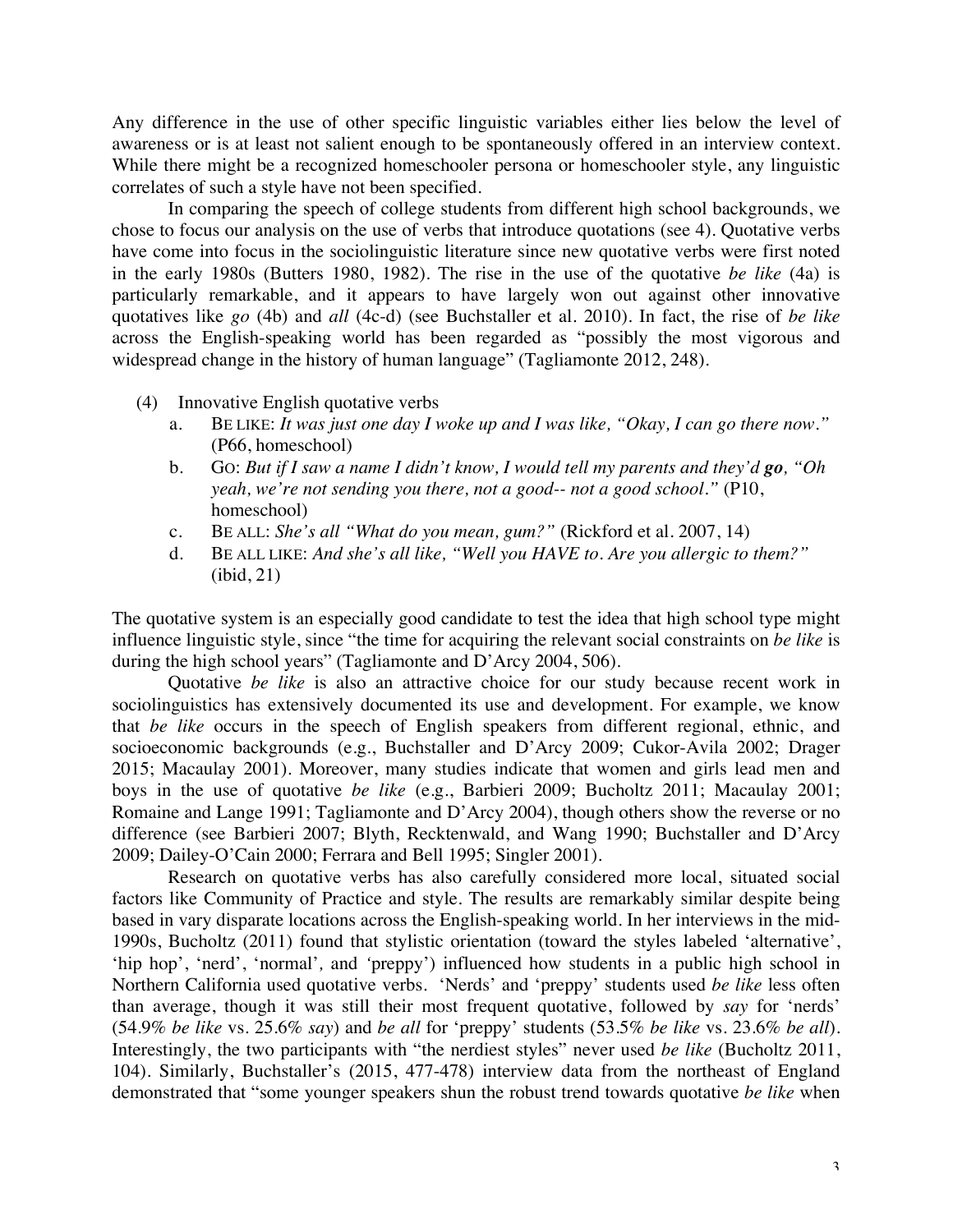indexing stances of intellectuality, nerdness, professionalism, or eruditeness." Of the 11 Communities of Practice identified in Drager's (2015) ethnography of a girls' high school in New Zealand, the most comparable to these 'nerdy' groups is The Geeks, the group who was "expected to try hard in school" (45), although the ethnographic details suggest that they were not embodying nerdy styles to the same degree as in Bucholtz's and Buchstaller's studies. The key predictive factor in Drager's study was a binary split between the girls who socialized in the school's common room ('CR girls') and those who did not ('NCR' girls). The Geeks were one of the NCR groups, and their name had been given to them by the CR girls. Drager's study found that quotative *be like* was slightly more common among the CR girls than the NCR girls, and that the phonetic realization of *be like* was robustly predicted by whether the speaker was a CR or NCR girl.

Sociolinguistic research on quotatives also indicates robust age effects. Although an individual's use of *be like* has been shown to peak during their mid-teens, use remains relatively high into young adulthood (Cukor-Avila 2002; Tagliamonte and D'Arcy 2007). Key to the possible homeschooler experience, however, is the fact that all of the parents of the college students analyzed here either entered adolescence before *be like* became dominant in the 1990s, or were among the first generation of *be like* users (see Buchstaller 2015; Tagliamonte, D'Arcy, and Louro 2016). In either case, this parental generation is unlikely to use *be like* as much as the young adults who comprise our participant sample. This prediction is also supported by evidence of age-grading with *be like*. Buchstaller (2015, 468) found that speakers over thirty "seem to be turning their back on the vigorous change" (see also Tagliamonte and D'Arcy 2004), although others have demonstrated some evidence for life-span change rather than age-grading (e.g., Barbieri 2009). For our purposes, the important observation is that while current college students are likely to maintain high rates of *be like* use, it is extremely unlikely that their parents (if they acquired *be like* at all) use it with the same frequency or in the same way as the members of their peer group. Thus, this variable is very likely distinguish the speech of young adults from the speech of their parents, making it a useful linguistic variable for comparing homeschooled students to students from more traditional schooling backgrounds.

The present study analyzes the use of quotative *be like* among American college students based on a sample of students who came from different types of high schools but were all studying at the same college in the Southeastern US at the time of the interviews. We compare participants who were homeschooled for all four years of high school to those who were educated in private or mainstream public schools throughout high school, and ask: do homeschooled students orient to linguistic styles in the same way as their peers from public and private schools? Specifically, do young adults who were homeschooled use *be like* with the same frequency and in the same way as the young adults who represent more typical participants in sociolinguistic studies? Though homeschool experiences vary widely and specific predictions about this group's quotative system are not entirely straightforward, we hypothesized that homeschoolers might show a distinct sociolinguistic profile in comparison to both groups, possibly as a result of having reduced access or exposure to peers and the social orders that structure school communities (see Chatham-Carpenter 1994; Medlin 2000).

The results show that the homeschooled students have a quotative system that is actually very similar to that of their peers, rather than to the rates we would predict for their parents. Even relatively limited exposure to peer-based linguistic norms seems to lead to the robust adoption of this linguistic change. The data further suggest that, among homeschoolers, the amount of exposure to peers in a school setting may influence the acquisition of social constraints.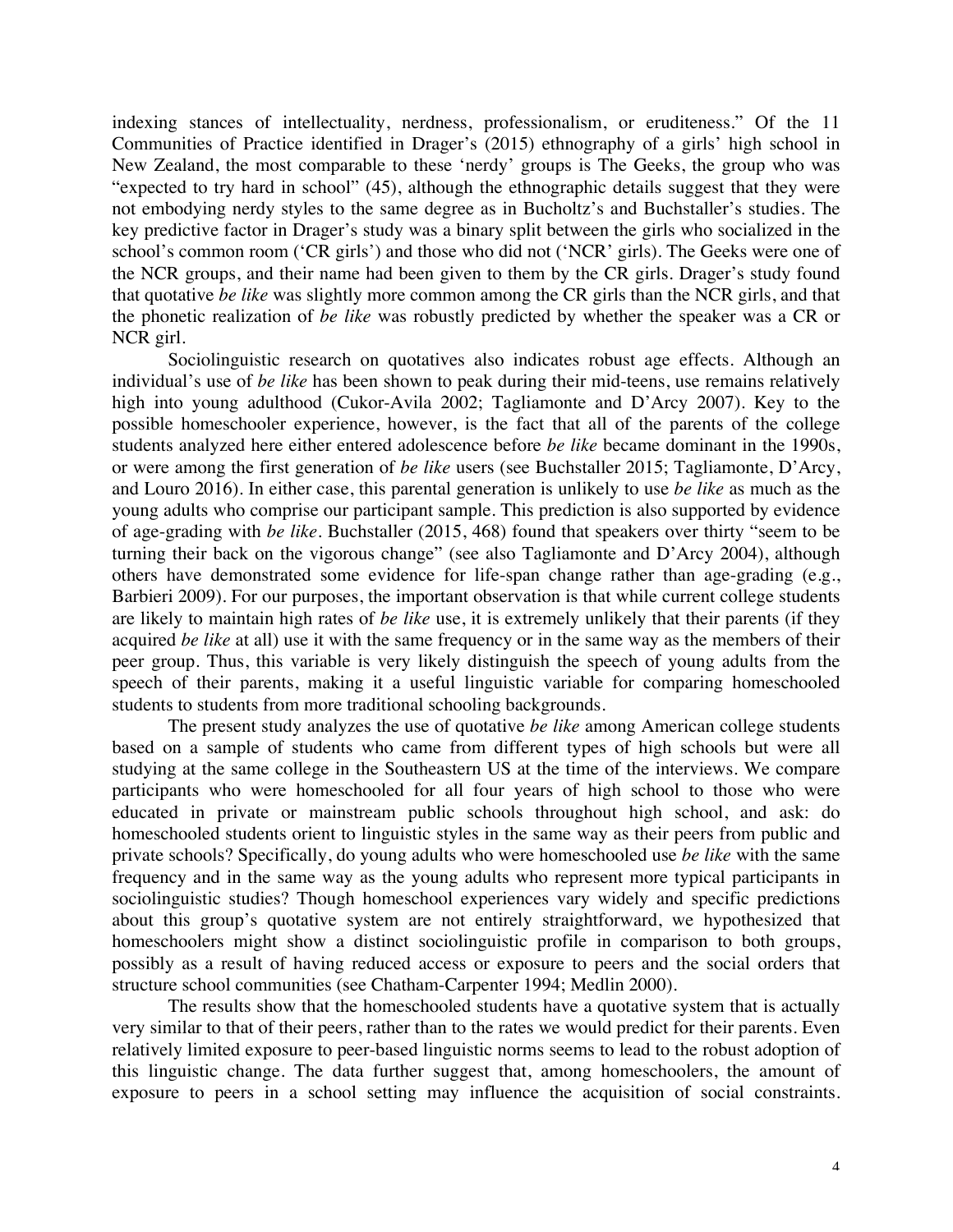Furthermore, we find that while variation is not predicted by schooling type, it is predicted by the speaker's stylistic orientation toward or away from an 'academic' or 'nerd' linguistic style, and that this style may be more typical of private-school educated students as compared to publicschooled and homeschooled students. We consider how high school experience is reflected in the linguistic styles students employ during their college years, regardless of whether or not they were homeschooled.

# METHODS

The data for this study were extracted from a set of one-on-one interviews that were part of a larger study (conducted by the third author) investigating how homeschooled students at three different Christian colleges and universities choose an institution for their higher education (see Author 2016, 2017). The interviews for this study were carried out in the autumn of 2015 at a small Christian liberal arts college in the southeastern United States. This particular college was chosen for the larger study because of its relatively high proportion of students who were homeschooled prior to attending college. According to the college website, approximately 25% of the student body at the time of data collection had been homeschooled, whereas homeschoolers make up an estimated 3% of the United States' K-12 population (Redford, Battle, and Bielick 2016). <sup>2</sup> This particular institution was chosen for the current linguistic analysis because the interviews at the other two institutions had already been conducted by the time IRB approval was granted for the linguistic portion of this study.

Participants were recruited from undergraduate courses in composition, linguistics, and psychology and were given extra credit for participating.3 Of the 66 undergraduate students interviewed, the analysis here only concerns the 57 participants who were raised in the US and attended one type of schooling (private, public, or home) throughout all of high school. We further excluded the data from the two participants who did not identify as racially white, since quantitative comparisons of race or ethnic identity were not possible, and race and ethnicity have been previously found to pattern with quotative use (e.g., Singler 2001, Cukor-Avila 2002, D'Arcy 2010). Finally, one participant (a private-schooled man from the South) did not contribute to the sample because he did not produce any instances of quoted speech; we will return to him when discussing the results from the other speakers. The final dataset consisted of 54 interviews (36 women, 18 men; mean age = 19;6), which consisted of 1-39 tokens of quoted speech per speaker (mean  $= 13.2$  tokens; see Table 1). Half of the participants were homeschooled for high school (N=27), 14 attended private high schools, and 13 attended public high schools.<sup>5</sup>

[ - - Table 1 here - - ]

The interviewer was the third author (a white, female professor in her 50s who was born and raised in rural north Texas), and the interviews were conducted individually in a quiet space in the campus library. After providing written consent, participants completed a written demographic questionnaire which included questions about the type of schooling they received for each grade level. Homeschooled students were also asked to specify the components of their homeschool education, which included, for example, parent-taught courses, homeschool cooperative classes, college classes, and online classes.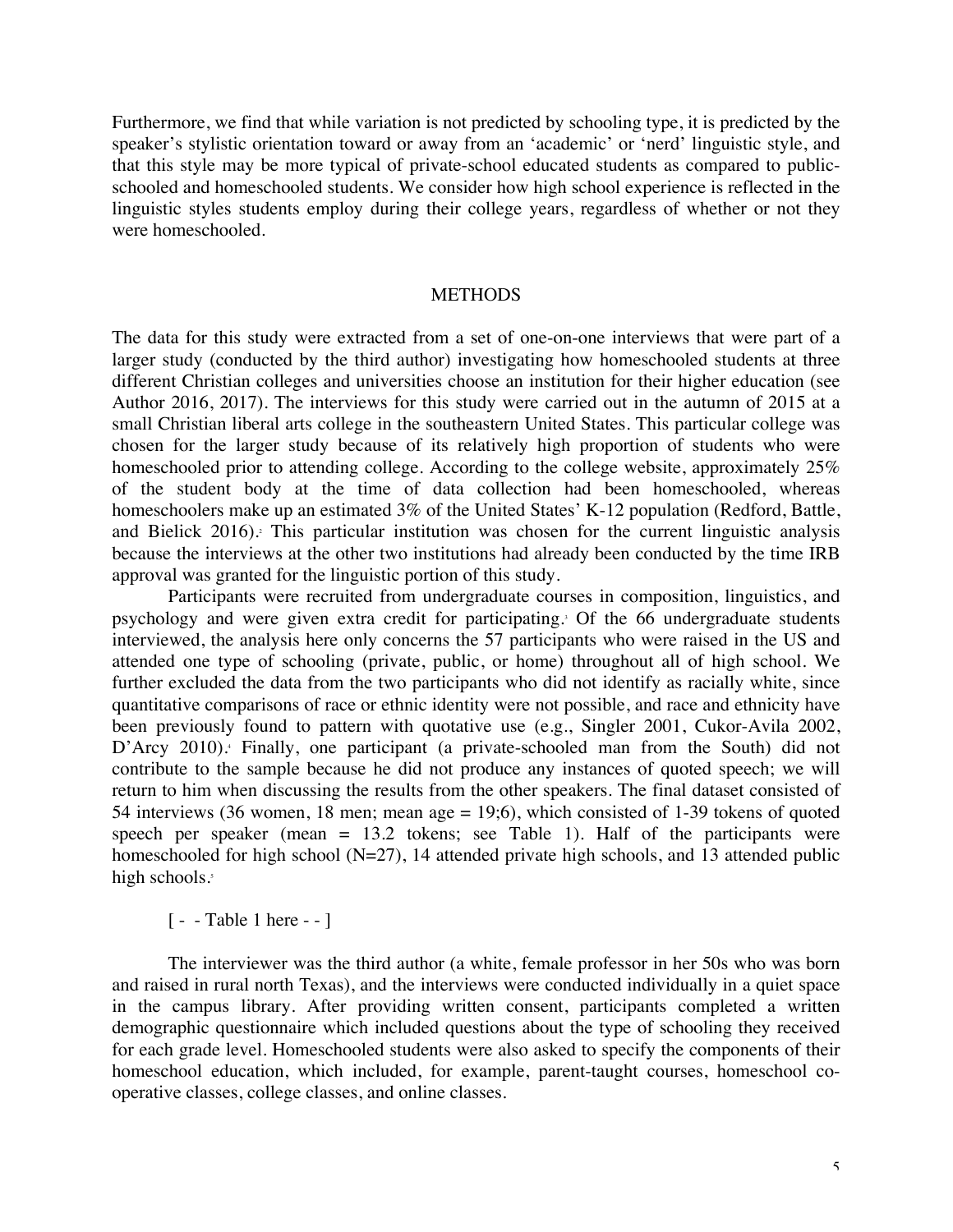The interview questions centered around how participants chose which college or university to attend. Each interview began with a general question about the participants' K-12 experiences and then moved to more specific questions about the factors (family, friends, campus visits, etc.) that influenced their college choice. These questions, while designed with the larger project in mind, were particularly successful at eliciting narrative sequences which often favor the use of *be like* over other quotatives (see Buchstaller 2015, 474). On average, the interviews lasted around 17 minutes (range = 9-26 minutes). <sup>6</sup> The interviews were recorded on an iPad using Voice Recorder by TapMedia Ltd and transcribed by two trained undergraduate research assistants using ELAN (Brugman and Russel 2004). <sup>7</sup> The extraction and coding of quotative verbs was carried out by one of the research assistants (Rachel Krumenacker) and checked by the first author.

All tokens of quotative verbs were initially included in the analysis except for those that occurred with the dummy subject *it* (N=63). Previous work has argued that quotatives with nonreferential subjects require the choice of *be like* for the quotative verb (see Singler 2001; Tagliamonte and D'Arcy 2004; Tagliamonte, D'Arcy, and Louro 2016), and therefore lie outside of the envelope of variation. Of the 63 quotative tokens with dummy subjects in our data, 56 occurred with *be like* (see 5a), five with *be* and not *like* (5b), and two with highly infrequent quotative verbs followed by *like* (5c-d).

- (5) Example tokens with dummy subjects
	- a. *That was really when it was like, "Hey, it's possible for me to go there, and that's where I wanna go."* (P61, homeschool)
	- b. *For my dad it was mostly just, "What kind of education will you be getting?"* (P51, public school)
	- c. *But there was not much hesitation or doubt when it came to like, "Alright it what- this is where I need to be."* (P65, homeschool)
	- d. *And then it really felt like, "Yes, I am-- I feel welcome here at college."* (P02, homeschool)

Because of the skew in the data toward  $1<sup>st</sup>$  and  $3<sup>rd</sup>$  person subjects, we also excluded all tokens where the grammatical subject was  $2^{nd}$  person (N=20) or ambiguous (N=2). We then combined all 1<sup>st</sup> person forms together (N=262) and all 3<sup>rd</sup> person forms together (N=328), making PERSON a binary factor encompassing both singular and plural forms.

We also excluded 110 quotative tokens that fell into one of the following frames where it was not possible to code for grammatical person or verb tense  $(6-7)$ :

- $(6)$  Function words  $(N=81)$ : The quotative followed a function word such as a conjunction, determiner, preposition, or complementizer. Tokens in this category sometimes included modifiers or discourse markers between the function word and the quotative.
	- a. *Most of my visits were just family business, and "may as well walk around the college while we're up there."* (P39, private school)
	- b. *When you talk to people and it comes up that you were homeschooled, there's kind of the, "Oh, you were homeschooled, that's, like was that real school? Like is this hard?"* (P65, homeschool)
	- c. *Yeah, cuz it was just like from, "I'm not going here," to like "I'm going here."* (P66, public school)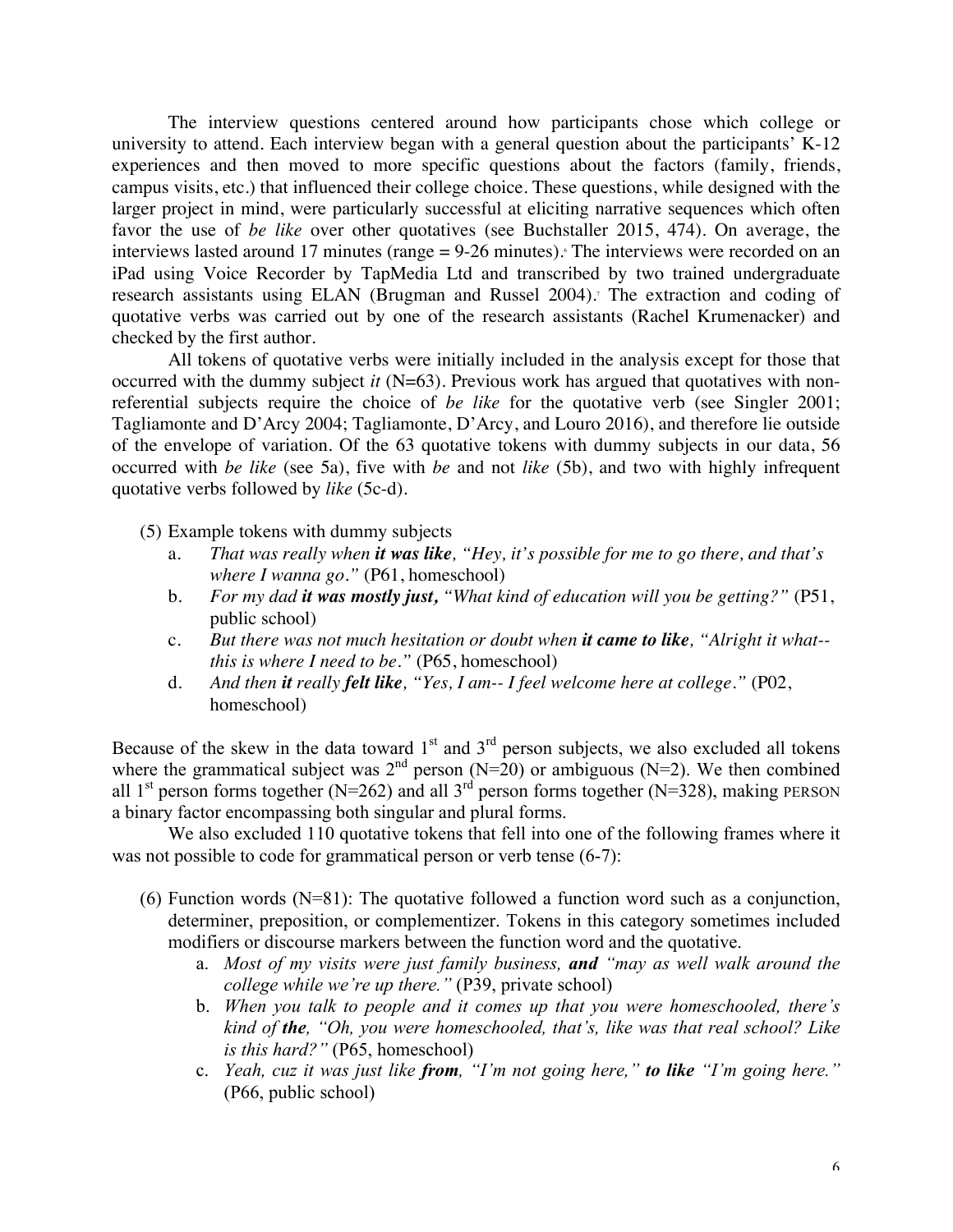- (7) Other *like* (N=29): The quotative followed *like* without a copula or other function word such that it was not possible to determine if the *like* was a discourse marker, a discourse particle, or a quotative.
	- a. *I don't think. No, I don't think I notice it, but I think that's just cuz I haven't really been like paying attention, like, "Are you homeschooled? Are you not?"* (P58, homeschool)
	- b. *It was just kind of like, you know, part of the name, like you know, "We're a Christian college and we've got this stuff if you're into that, but if you're not, you know, it's okay."* (P50, private school)

In keeping with previous work (e.g., Tagliamonte and D'Arcy 2004), we included quotative tokens when there was no overt quotative verb as long as it was still possible to code for the grammatical person and verb tense. This included cases like (8a) where the subject was overt and the verb tense could be inferred ('no verb', N=6) and cases like (8b) where both the subject and tense were absent but inferable ('zero', N=10).

- (8) Examples tokens with no overt quotative verb
	- a. *And um I went, just of a spur of the moment thing, cuz they were wanting, they* [3RD PERSON, PAST PROGRESSIVE]*, "Oh we have one more spot; who wants to go to Covenant College?"* (P30, private school)
	- b. *It had a circle around some equation, and a note on it.*  $\boldsymbol{\theta}$  [3<sup>RD</sup> PERSON, SIMPLE PAST] *"My professor won a Nobel Prize for this."* (P67, homeschool)

In contrast to some previous studies (e.g., Cukor-Avila 2002; Tagliamonte and D'Arcy 2004), but in line with others (e.g., Bakht 2010), zero forms were relatively rare in this dataset. In the results that follow, we include these 16 tokens, all of which are coded as 'Other' and grouped together with all other quotatives that are not *be like* (e.g., *say, think, know*).

Previous studies often also include a factor representing whether or not a quotative was accompanied by mimetic re-enactment, and in some cases, this factor has been found to be the strongest predictor of *be like* usage (Buchstaller and D'Arcy 2009; D'Arcy 2010). Despite the likely importance of this factor in studies of *be like* more generally, we were unable to code for mimesis in the current dataset, due to the lack of information about gestures and facial expressions. While we initially attempted coding for mimesis only in terms of voicing effects, as in previous work, occurrences were so rare that it seemed unlikely we would obtain the statistical power necessary for an analysis of the variable, which was thus left for future work.

Finally, we recoded all verb tenses other than simple past and historical present as 'other'. This level included modals (N=49), gerunds (N=24), and less than 12 tokens each for future, non-finite, past passive, past perfect, past progressive, present perfect, and present progressive tenses (see Appendix A). There were no tokens of simple present, which is unsurprising given that the interview questions focused on participants' past experiences with choosing a college. The result factor of verb TENSE has three levels as shown in Table 2.

[ - - Table 2 here - - ]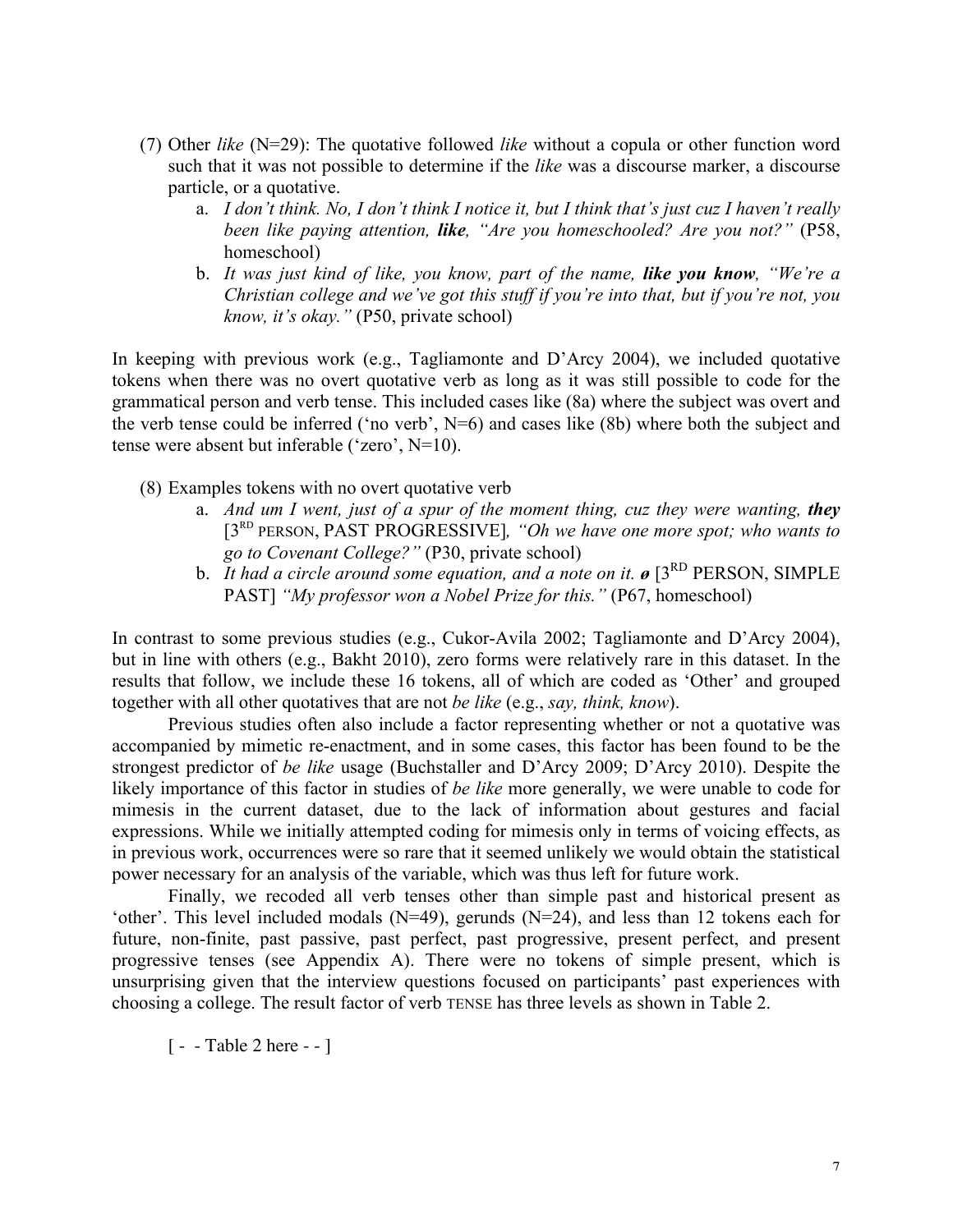Our social factors included participants' outward presentation of social GENDER (binary) and their stated history of SCHOOLING type (public, private, home). We further categorized the schooling type of homeschoolers as either homeschooling that occurred WITH PEERS (i.e., in faceto-face co-operative classes and/or college classes; N=16, 146 quotative tokens) or HOME ONLY (N=11, 68 quotative tokens)*.* This difference between types of homeschooling experiences is examined at a descriptive level only, due to lack of statistical power. A third social factor, PERSONA STYLE, was included based on previous research indicating its significance as a predictor of quotative use. Previous studies on the use of *be like* among high school students have typically focused on variation among students attending the same high school. In these cases, the stylistic orientation of the speaker was a robust predictor of *be like* use. In particular, high school students who were seen to orient towards an "intellectual elite" persona (Bakht 2010), "nerd" persona (Bucholtz 2011), or "erudite" persona (Buchstaller 2015) used *be like*  significantly less than peers who oriented to the stylistic practices of other personae. We take these three particular personae to be roughly comparable, at least to the extent that they motivate the inclusion of an additional binary predictor in our statistical analysis: PERSONA STYLE ('nerd', non-'nerd'). We adopt the term 'nerd' here because it is an established term from the literature and was used in one of the interviews analyzed; none of the other terms from the literature, nor any other relevant terms, appeared in the data. We use the term 'persona style' to distinguish this factor from the style factor more common in traditional sociolinguistics (e.g., spontaneous speech vs. read speech).

The nature of our speaker sample further motivated the inclusion of persona style as a factor. Although these data were collected among college students (rather than high school students, as is common in previous work), and although we were unable to draw on ethnographic evidence of stylistic practice, the interviews themselves were ideal for operationalizing persona style. Because each speaker was being interviewed about how they chose their college by an interviewer who is an academic, the data represent speech obtained in a discursive context that is maximally constructed to elicit stances toward or away from academic topics. Speakers were directly positioned to present themselves as more or less academically oriented, contributing to the construction of something more or less akin to a 'nerd' persona. This type of persona construction was evidenced not only in what they said in answer to the interview questions, but also in how they said it. With respect to the former, when asked to give reasons for their choice of college, participants often gave academic reasons (e.g., coursework, professors, academic programs), though non-academic ones (e.g., community, location, sports, social networks) were common as well.

Some students gave both types of reasons, and the primacy of one over the other was not always clear, or even relevant. Therefore, we operationalize persona style here with reference to the linguistic choices participants made during the interview. In particular, participants were coded for their use of a 'nerd' persona style based exclusively on their use of another linguistic feature often tied to the construction of this style—"latinate and learned lexis" (Buchstaller 2015, 476; see Benor 2001; Bucholtz 2011). We measured the degree to which each participant used "latinate and learned lexis" by calculating each speaker's frequency of use of academicallyoriented words, which included all and only the following lexical items used in relation to academic topics: *academic(s), academically, challenge(s), challenged, challenging, course(s), honor(s), institution(s), liberal arts, professor(s), rigor, rigorous(ly), scholarship(s)*. We included all tokens of these words that were used in an academically-oriented way. For example, we only included uses of *challenge(s)* when discussing academic challenges, and excluded any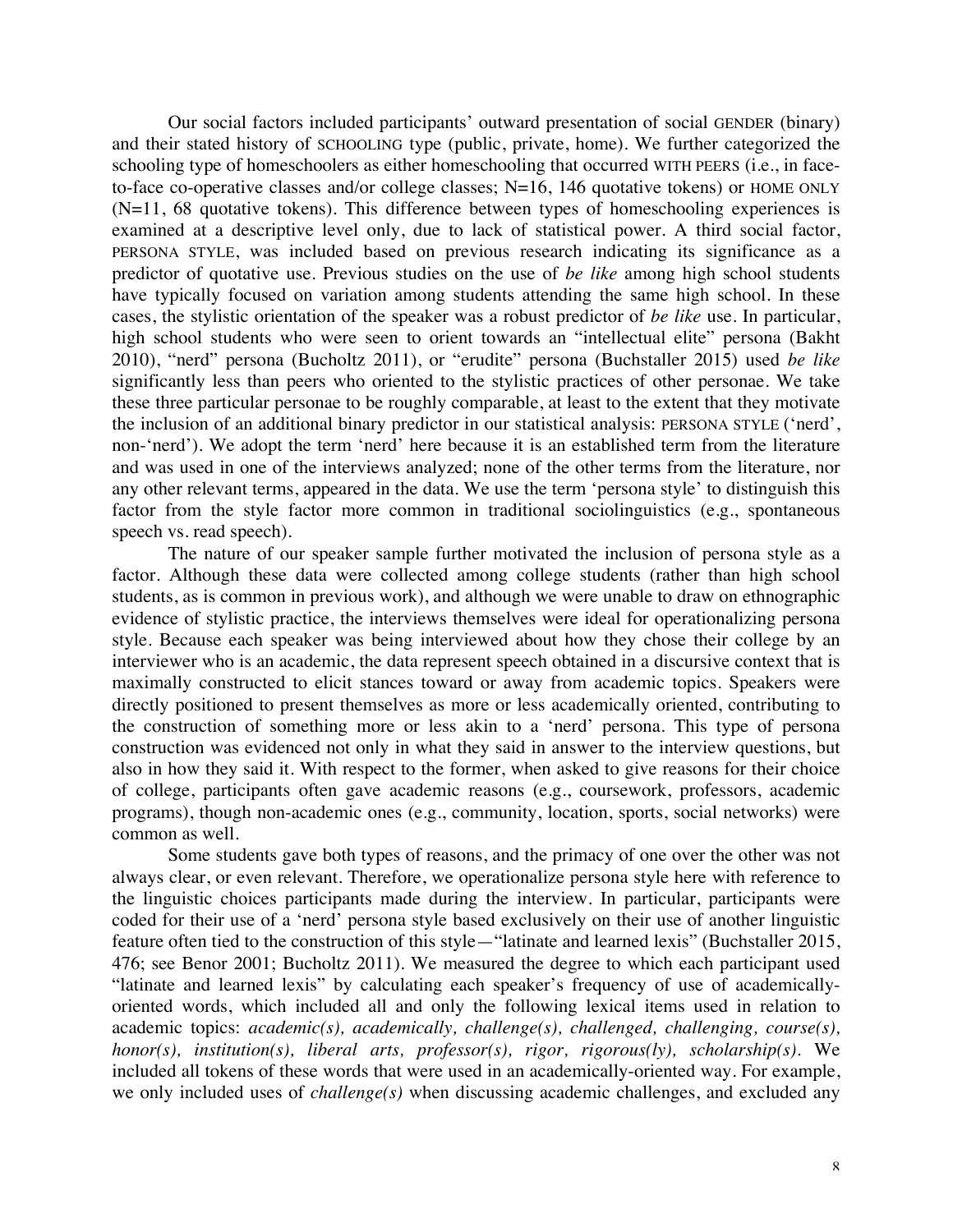tokens referring to personal or physical ones. Because the interview content focused on how participants chose a college, most (though not necessarily all) uses of the uses of these academic words were made when discussing their decision-making process.

We then divided participants into two PERSONA STYLE groups based on their use of these 'academic' words. For each participant, the proportion of academic words was calculated over all words they uttered in the interview. The sample was then split in half, with the 27 participants who used the highest proportions of academic words labeled as 'nerds' and the remaining 27 as non-'nerds'. By categorizing participants as such, we are in no way claiming that they would self-identify as or be ethnographically classified as belonging to the assigned groups. Rather, this method was chosen as a practical first pass at incorporating insights from other ethnographic studies into a small corpus analysis. We sought to operationalize persona based on linguistic criteria (lexis) in order to approximate the more nuanced and multifaceted linguistic styles described in previous work. Note that, while SCHOOLING and PERSONA STYLE are not the same factor by any means, they are correlated: private-schooled participants used the highest proportion of academic lexis, followed by homeschooled participants, followed by publicschooled ones who used the least. The two factors are, however, different enough that their strength as model predictors can be directly compared.

Table 1 presents the number of participants and number of quotative tokens by high school background, gender, and persona style. <sup>8</sup> There are differences between groups in terms of the overall amount of quotative speech produced, and these provide a necessary context for interpreting the results for type of quotative that will be explored in the next section. Note that since we are most interested in the quotative type, the quotative token numbers have not been normalized by length of interview and should not be taken to reflect the proportion of quotative speech produced by members of that group. While proportion of quotation could very well be a marker of linguistic style itself (and recall the one private-school educated man who produced no quotation at all), these token counts should only be taken to represent the amount of data available for analysis for each group. The most well-represented group in terms of both numbers of speakers and numbers of tokens is the group of non-'nerd', homeschooled women, while the least-represented group is the one 'nerd', public-schooled man. These differences reflect imbalanced representation at each factor level: there is more data from 'nerds' than non-'nerds', more data from homeschooled students than from private-schooled students than from publicschooled students, and more than three times as much data from women as men. Preliminary model testing indicated that the results for the subsample of women (the demographic subsample with the largest number of tokens) were comparable to results for the sample as a whole, while results for the subsample of men were not. It therefore seems unwise to present models of any data subsets. The results in the following section are modeled only on the full dataset, and effects concerning any of the underrepresented factor levels should be treated with some caution. The final, best-fit model includes a random intercept of speaker, in an attempt to control for the effect of individual speakers.

# RESULTS

Overall, the interviews yielded 527 tokens of analyzable quotative verbs. Our results confirm that *be like* is the most favored quotative verb, in this case in the speech of American college students recorded at a Southern, Christian liberal arts college in 2015. *Be like* was by far the most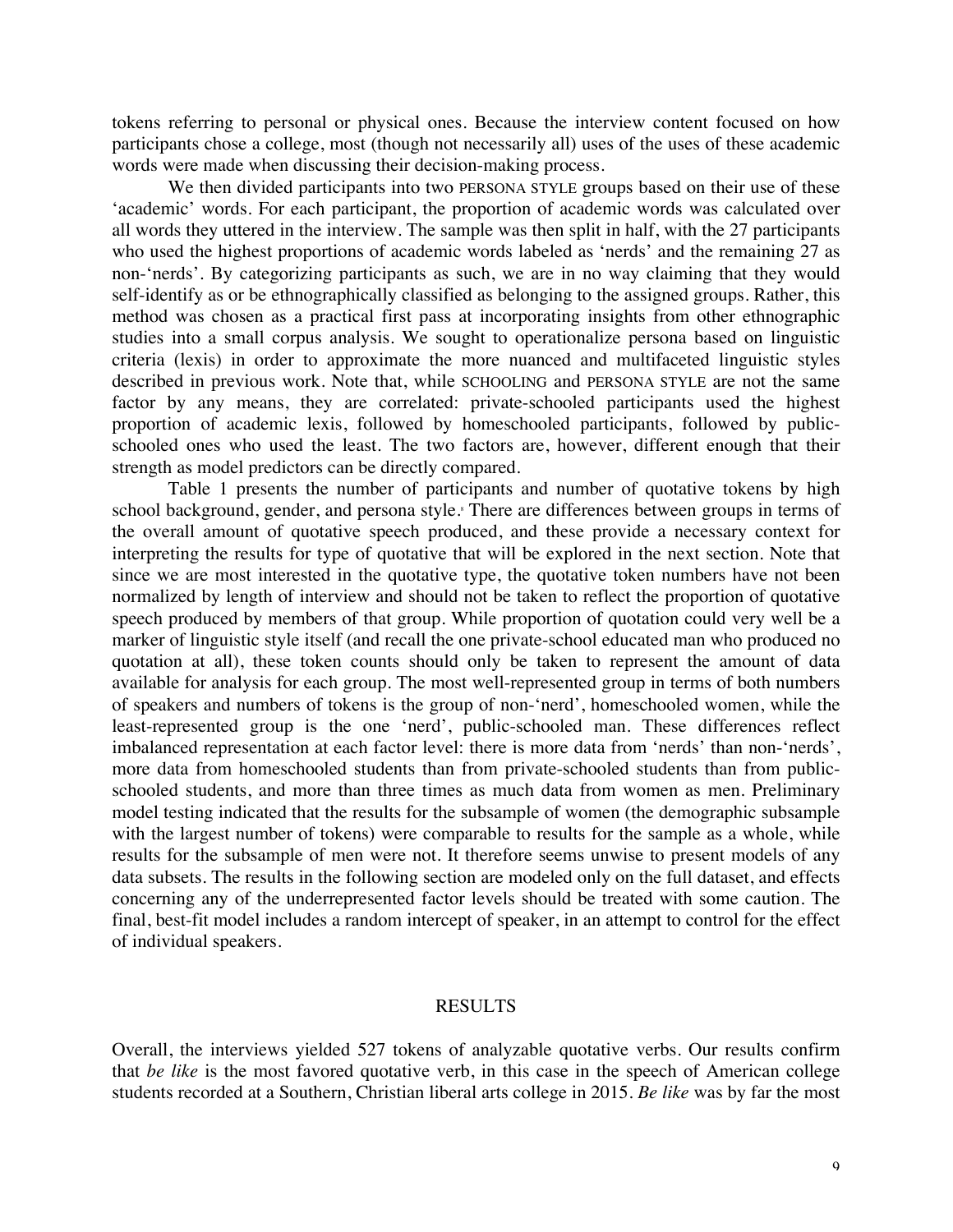frequent quotative (73%), followed distantly by *say* (11%). The most frequent verbs are listed in Table 3 along with the null forms (i.e., 'zero' and 'no verb'). The remaining verbs (N=20; e.g., *answer*, *decide, hear, realize, shout, teach*) were only represented by 1-3 tokens each.

[ - - Table 3 here - - ]

Besides *be like*, the only other innovative quotative represented in the data was *go* (see 9), but this verb was very rare  $(1\%)$ . There were no tokens of quotative *all*.

(9) Example tokens of quotative *go*

- a. *But my sister's been running through the same thing, and she says that all the colleges emailing her go, "Last chance for early registration. Last chance for registration. Last chance for really late registration. Last chance for really really really late registration."* (P10, homeschool)
- b. *I can look back on that now, and go, "I can take whatever this semester has for me."* (P19, homeschool)
- c. *And then one of the professors made an allusion to my dad and I was sitting in the back going, "Oh no, people are going to look at me."* (P11, private school)
- d. *And he goes, "Really? I'm on the—the board of admissions."* (P48, private school)

Figure 1 plots the distribution of *be like* versus all other quotatives according to the social factors coded for in our data. Based on these plots, we might expect to see significant differences in a statistical model for all three social factors, with *be like* expected to be favored by women (86% *be like*), public-school educated students (90% *be like*), and non-'nerds' (87% *be like*). At a glance, the homeschooled students (81% *be like*) seem to roughly approximate the overall and gender-specific patterns of the private-school educated students (71% *be like*).

[ - - Figure 1 here - - ]

To analyze the predictors of quotative use in this dataset, we built a binary logistic mixed-effects regression model predicting the use of *be like* versus other quotative verbs with grammatical PERSON, verb TENSE, speaker GENDER, speaker SCHOOLING, speaker PERSONA STYLE, speaker AGE, and speaker number of SIBLINGS as fixed effects, and SPEAKER as random intercept. We performed manual, drop-one model comparison with the *lme4* library in R (Bates et al. 2015). We attempted to model interaction effects between the three social factors, but none of these emerged as a significant improvement to the best-fit model, perhaps due to lack of statistical power (a possibility we return to in the Discussion section). Lastly, we attempted a byspeaker random slope with grammatical PERSON, but the model did not converge so this was removed. The final best-fit model is presented in Table 4.

Based on the patterns shown in Figure 1, we might have expected to see an effect of schooling type on quotative use. But while this factor emerges as significant in a model without PERSONA STYLE, including PERSONA STYLE results in the elimination of SCHOOLING from the bestfit model. Speaker AGE and number of SIBLINGS are not found to be significant predictors in this overall model either. 10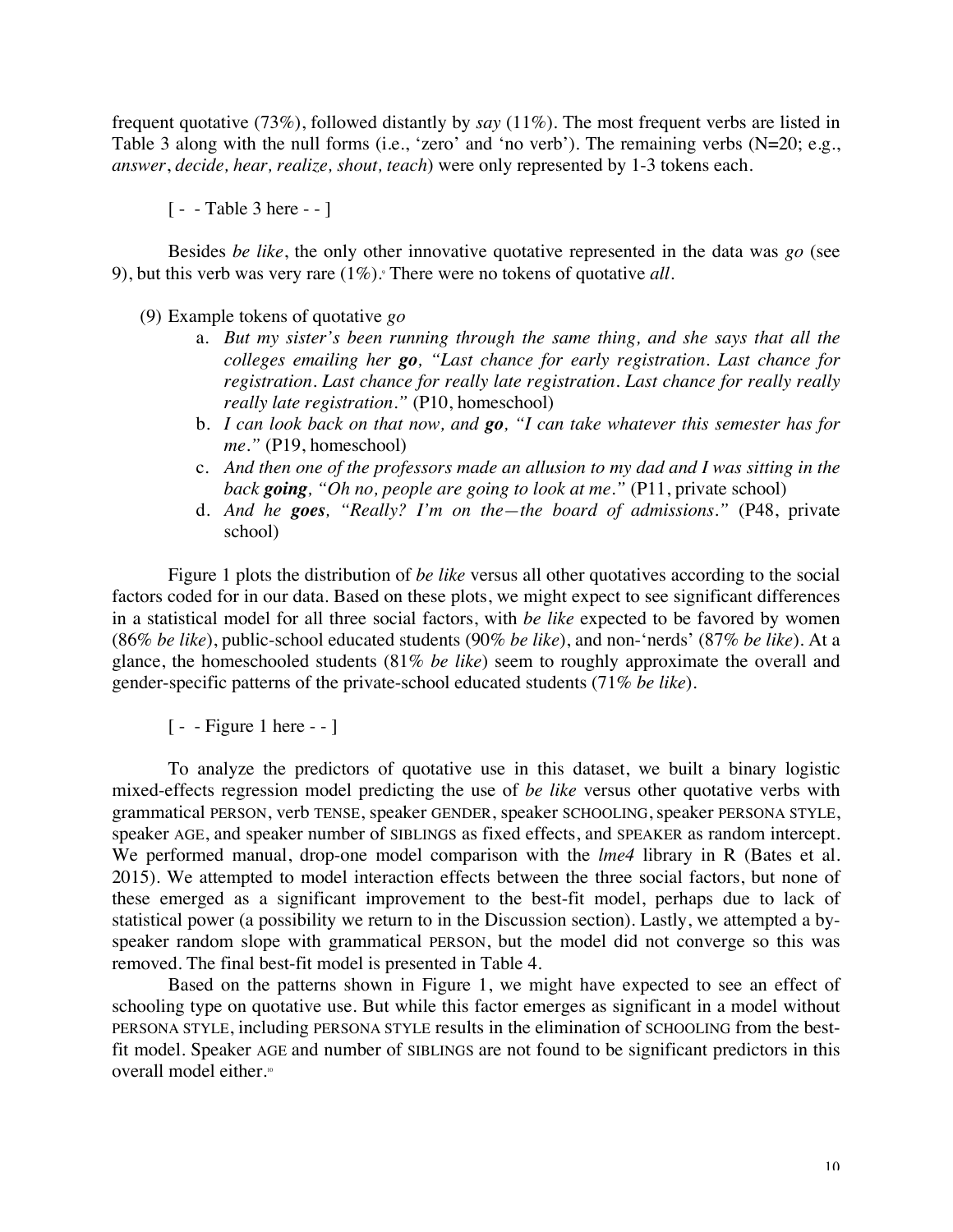# [ - - Table 4 here - - ]

The significant predictors of quotative *be like* in this sample are grammatical subject (PERSON), verb TENSE, speaker GENDER, and speaker PERSONA STYLE (Table 4). For grammatical subject, we see *be like* occurring more often with first person subjects (88%) than with third person subjects (72%). This pattern is consistent across high school background, gender, and persona style. For verb tense, we found no difference between simple past and historic present, but *be like* was significantly more likely to occur with past tense verbs (84%) than with verbs that have less frequent tense/aspect features (65%; see Appendix A). In other words, when using relatively rare verb tenses, our participants also tended to use relatively rare quotative verbs. For speaker gender, women (86%) were significantly more likely to use *be like* than men (60%). As seen in Figure 1, this difference is much clearer among the private-schooled and homeschooled students than among the public-schooled students, though the same pattern of women leading *be*  like use is found within each school type.<sup>11</sup> The smaller difference in the public-schooled group may simply be due to the fact that there were so few men (and also so few tokens) representing that category (see Table 1); an interaction effect between SCHOOLING and GENDER class did not reach significance in the best-fit model. Lastly, like the 'nerds' and 'intellectual' students described in previous studies, the students we've categorized as 'nerds' here were significantly less likely (71%) than non-'nerds' (87%) to use *be like* (see Figure 2). Persona style, as measured by the use of academic lexis (see Methods), serves as a stronger overall predictor of quotative choice than high school background (Table 4). In summary, quotative *be like* appears to be favored by women and non-'nerds', regardless of schooling background.

# [ - - Figure 2 here - - ]

The main takeaway from these results is that, overall, college students who were homeschooled pattern just like their more conventionally educated peers in their use of quotative *be like*. One possible reason for this might be the fact that homeschooled participants had highly diverse experiences of what it meant to be homeschooled. Of the 27 homeschooled students, 16 (11 women, 5 men) were educated, at least partly, with in-person peer groups that extended beyond their nuclear family. For example, they took courses at local colleges/universities or enrolled in private classes organized for groups of homeschooled students (generally referred to "homeschool co-op classes"). The remaining 11 homeschooled students (7 women, 4 men) were educated exclusively at home, sometimes participating in online classes, but not attending classes that involved face-to-face interaction with peers (aside from any siblings). Figure 3 shows the distribution of *be like* among these participants; "With Peers" designates those educated at least partly with in-person peer groups and "Home Only" refers to the others. Although the data here are sparse, the gender effect seen in the main model is clearly evidenced in the "With Peers" group, but not at all in the "Home Only" group. In fact, the proportion of *be like* use among women who were homeschooled with peers (92%) is essentially identical to that of the publicschooled women (93%). In contrast, the proportion of *be like* use among men who were homeschooled with peers (56%) is much more similar to the private-schooled men (49%). Here, for the first time, we see a potential effect of the homeschooler experience that fits with our initial predictions: women who were homeschooled, but only those who were homeschooled with limited interaction with peers outside of their family structure, show a relatively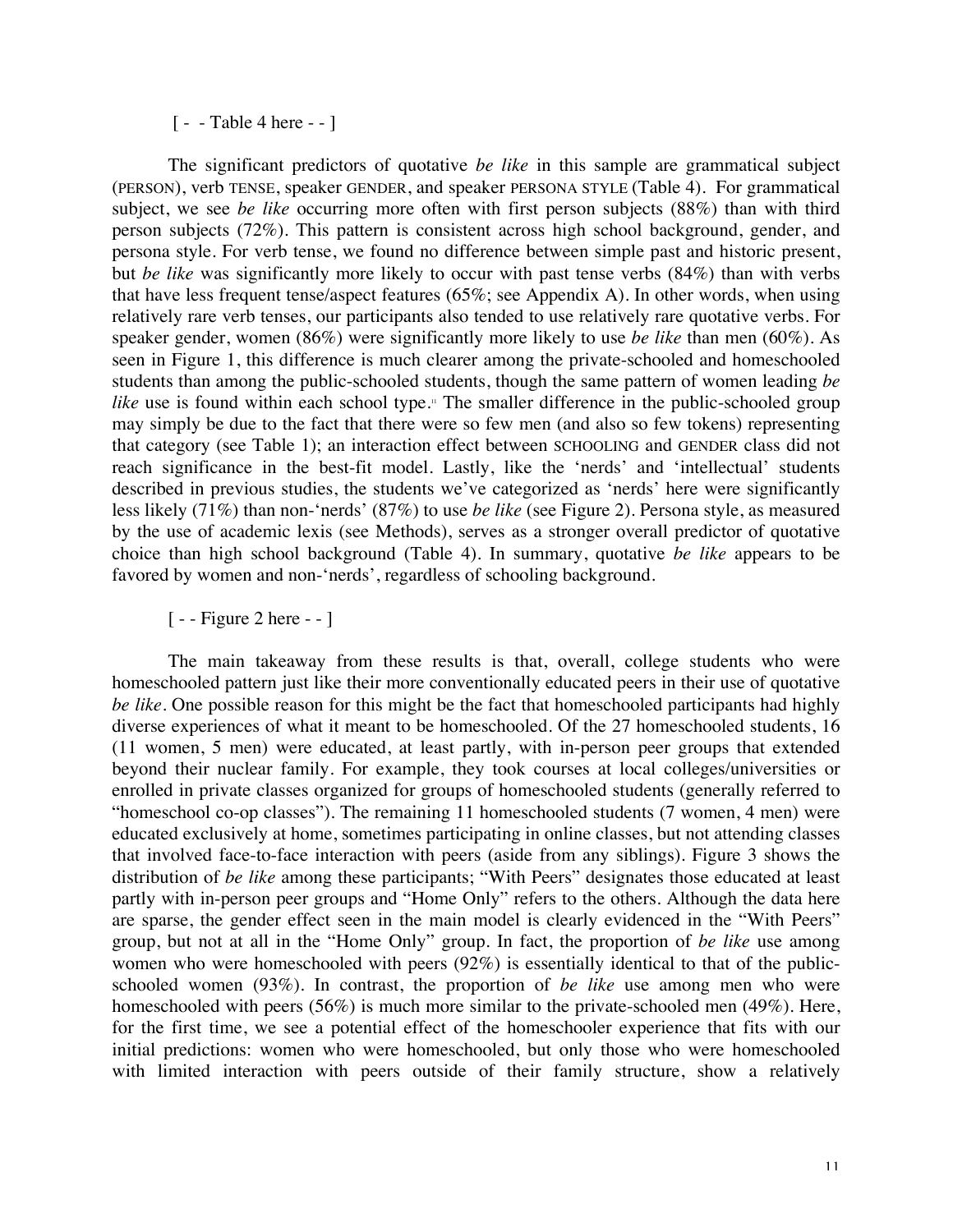conservative rate of *be like* production (69%) as compared to all the other women in the sample (with private-schooled women at 80% *be like*).

[ - - Figure 3 here - - ]

In summary, the significant predictors of quotative production among this sample of 54 mostly Southern, Christian, college students are grammatical subject, verb tense, participant gender, and participant persona style. Women overwhelmingly favor the use of quotative *be like* as compared to men in this sample. With respect to persona, we have found that a rough, binary division between those participants who use more academically-oriented lexis versus those who use less shows that the latter group (the non-'nerds') is more likely to use quotative *be like* than the former group (the 'nerds'). However, this difference is more apparent among the women in this sample. And while we find no significant difference based on schooling for the sample as a whole, among the 18 men there is a more salient difference between public-school educated on the one hand, who are more likely to use quotative *be like*, and private-school educated men on the other hand, who are more likely than the other participants to use conservative verbs like *say*, with homeschooled men falling in the middle (Figure 1).

# DISCUSSION

Overall, quotative *be like* accounts for 73% of the quotatives in this dataset. While 73% is lower than the overall rates observed for speakers of a similar age and birth cohort seen in some other studies (e.g., the data from Victoria, British Columbia in Tagliamonte, D'Arcy, and Louro 2016), it is higher than the seen rates in others (e.g., the Longman Corpus analyzed in Barbieri 2007; Biber et al. 1999). 73% is also generally comparable to other recent studies based on similarsized corpora. For example, Rickford et al. (2007) found that *be like* accounted for 69% of quotatives (N=544) in a 2005 corpus of sociolinguistic interviews with Californians between ages 15 and 25. Buchstaller (2015) found that *be like* accounted for only 55% of quotatives (N=249) from a 2011-2013 corpus of interviews with Tyneside, UK speakers between ages 15 and 19. Drager (2015) found *be like* accounted for 88% of quotatives (N=890) in a 2006 corpus of ethnographic speech with Canterbury, NZ speakers at an all-girls' high school (as compared to the women in the current study with a rate of 77% *be like*). Despite the relatively limited amount of data analyzed here, the overall rate seems comparable to that documented for speakers of a similar age or birth cohort in other parts of the United States and the English-speaking world.

However, it is worth considering that the rates documented here may nonetheless underestimate the speakers' rates in other, more casual and less monitored, social contexts (cf. Buchstaller 2015, 472-473). The stigma that has been previously associated with quotative *be like* (see Buchstaller 2006, 2015; Dailey-O'Cain 2000) suggests that underestimation might be especially likely for these data, given that the speech analyzed was obtained from one-on-one interviews in the college library with an unfamiliar college professor in her mid-fifties. Unfortunately, potential effects of the addressee have not been systematically accounted for in the previous literature on quotatives, so it's difficult to judge the extent to which our participants may have decreased their use of *be like* when speaking this interviewer. However, the rates shown here are not far off from those in Barbieri's (2009) study of the Longman Corpus, which was comprised of casual interactions between friends and family. Furthermore, the relatively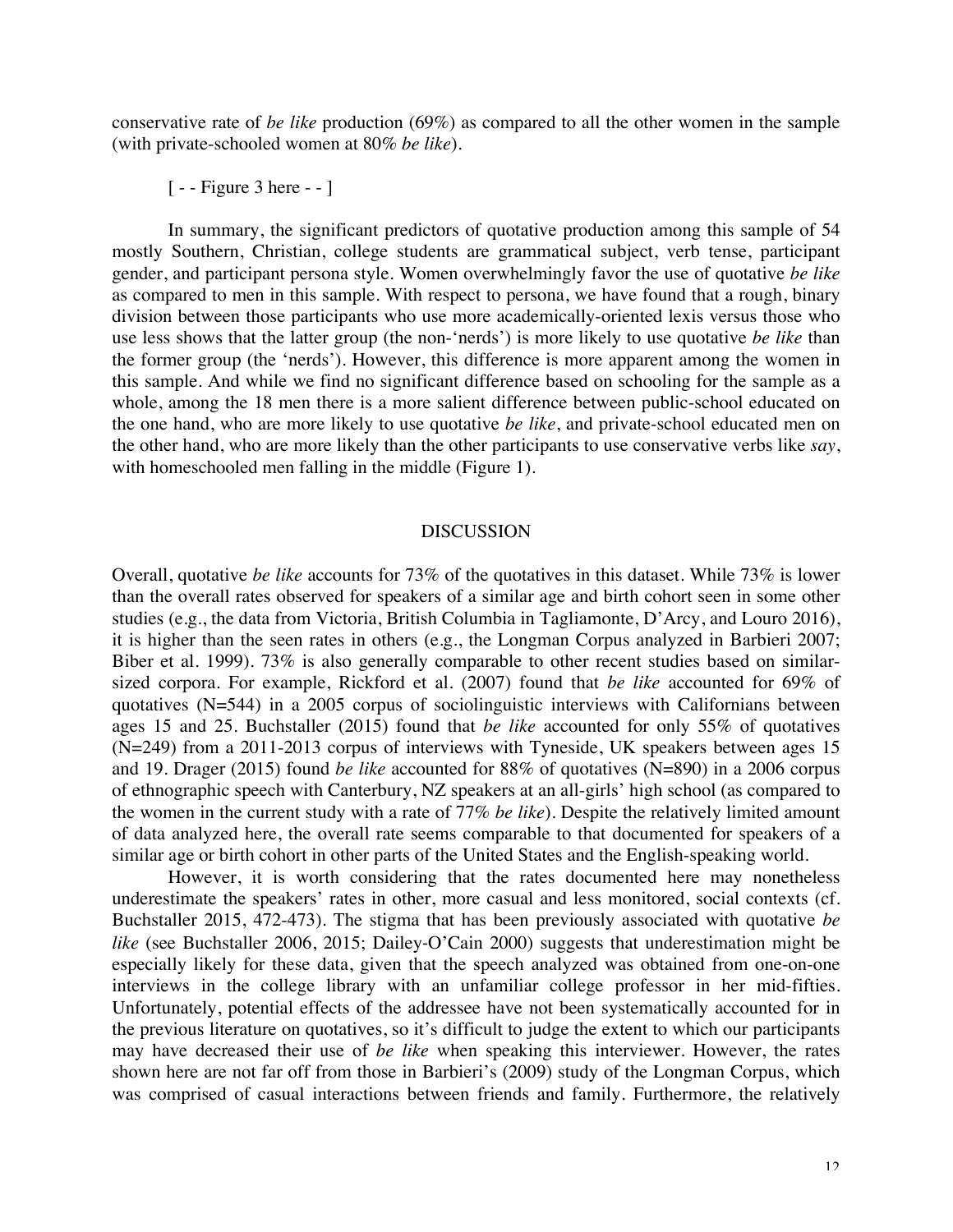robust rates of *be like* use in the current study may reflect a lack or reduction of the stigma previously reported for this variant. If so, we might have found comparable results for interviews or even casual conversations with peers.

Although *be like* is strongly favored by both men and women in the data presented here, we still find a strong effect of speaker gender; women favor *be like* to other quotatives at a higher rate than men, in line with most previous work. The difference between men and women is weakest among the public-schooled students, which may be a socially meaningful difference across schooling types, or may just be due to the small number of men in the public-schooled participant pool. Indeed, there was no significant statistical interaction between gender and educational background. It is worth noting again that we did not control for the gender of the interlocutor, so we may have obtained different results had a male professor (or peer) conducted the interviews. Again, we recognize that participants may have suppressed their use of *be like* because the interlocutor was a middle-aged professor who does not use *be like*, and this suppression by the participants could have been especially pronounced among the men since the professor was female. However, given that the interviewer and interview context were held constant across all interviews, we are unable to characterize the kind of influence that the interlocutor may have had on participant's use of quotative verbs. It could be that students from different schooling backgrounds also show different strategies of accommodation, but this possibility is left for future work.

In terms of linguistic factors, the present data also show agreement with previous work. As in other studies (e.g., Buchstaller and D'Arcy 2009; Tagliamonte, D'Arcy, and Louro 2016; Tagliamonte and D'Arcy 2004; but see Cukor-Avila 2002), *be like* is favored with first person subjects more than third person ones (though *be like* is certainly still common with third person subjects; c.f., Blyth, Recktenwald, and Wang 1990). As for verb tense, we found no difference between historical present tense versus simple past tense, which contrasts with previous research that found *be like* to be significantly more likely with historical present tense than past tense (e.g., Blyth, Recktenwald, and Wang 1990; Buchstaller and D'Arcy 2009; Singler 2001; Tagliamonte, D'Arcy, and Louro 2016). This result may provide evidence that the *be like* is becoming grammaticalized to some extent in that its use may be extending into other tenses (c.f. Ferrara and Bell 1995; Tagliamonte and D'Arcy 2004). Nevertheless, the significant difference between past tense verbs and the set of verbs with less frequent tense/aspect features indicates that grammaticalization is not complete with regard to tense.

After controlling for a factor of persona style operationalized as 'nerd' versus non-'nerd', high school background was a not significant predictor of *be like* use in the overall model. But while schooling can be thought of in terms of social networks and contacts with peers, it can also be thought of in terms of persona and social meaning. Indeed, the participants in the current study framed schooling background in terms of persona (see quotes in (1)-(3)). Rather than comparing two distinct factors ('schooling' and 'persona'), we have perhaps been comparing two aspects of a single intersectional factor. For example, constructing (or avoiding) a nerd persona style may be more relevant to public-school and homeschool educated students than those from private schools. If the unmarked persona style for a private school student is already a bit more 'nerdy', then the use of academic lexis might be more stylistically normative, and therefore less stylistically powerful, in private school contexts. This also suggests that privately educated students should be seen to pattern more like the nerds from the other types of schools, and indeed our results support this: private-schooled students used more academic lexis, overall, than publicschooled and homeschooled students, and both 'nerds' and private-school educated students have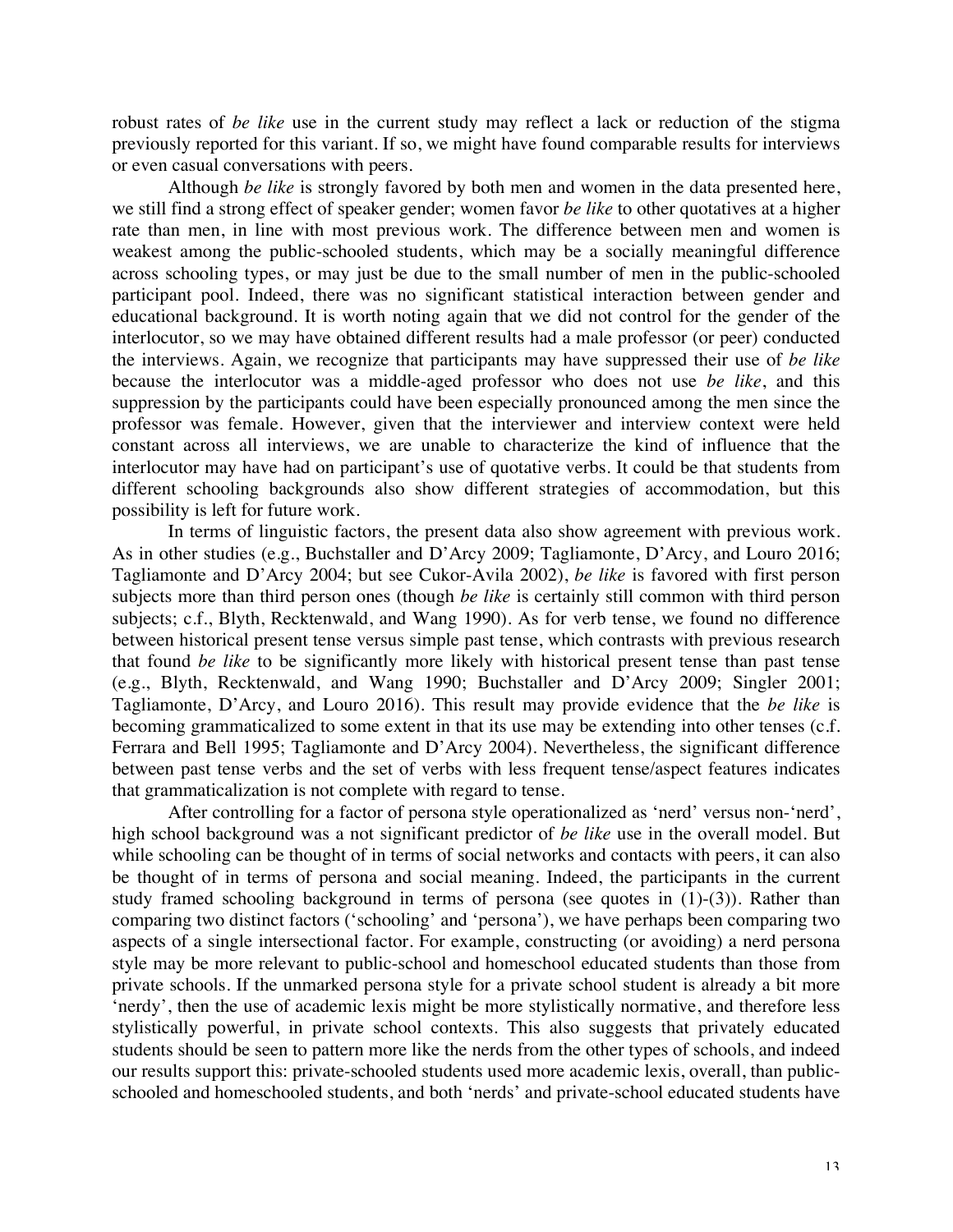a *be like* rate of exactly 71%. Although our participation population is not socioeconomically diverse, the indexical similarities between nerdiness and private schooling may be class related. Carmichael (2014) notes that private schools are associated with higher academic and social class prestige, and Bucholtz (2011, 162) notes that "nerdiness [is] ideologically associated with the middle class," even if "individual nerdy students were [themselves] not necessarily in the higher socioeconomic strata."

This persona style is necessarily gendered, as well. Bucholtz (1999, 211; 2011) notes how, at least in a public school context, "[n]erdiness is a particularly valuable resource for girls," in that it provides the linguistic and other stylistic resources for simultaneously resisting dominant gender norms and dominant public school social norms. Despite the lack of an interaction effect in the regression model, social analysis suggests that the effect of a speaker's academic orientation does depend on that speaker's gender presentation. Although the ethnographic work remains to be done, we suggest that this also holds for personae based on schooling. The descriptive patterns of quotative use seen here seem to point to two oppositional persona: the nerdy, privately-educated man, and the not-nerdy, publically-educated woman. From this perspective, academic orientation, schooling, and gender may all be dimensions of *be like*'s indexical field (Eckert 2008). We suggest that, despite the lack of a statistically significant three-way interaction effect in our model, quotative use may possibly index these intersectional social meanings more than just the 'nerd'/non-'nerd' meaning. The data in this study lacked the statistical power to test for this, and we suggest it as an avenue of future work.

Since high school background was not directly predicative of quotative use and homeschooled participants demonstrated vigorous adoption of this relatively recent linguistic change, we are left with the question of how homeschooled students acquired a trendy quotative system like their peers from traditional schools. As discussed in the Introduction, we expected this group to be the least likely to adopt high rates of quotative *be like*, given that the parents of all of these participants are unlikely to use *be like* very frequently, if at all, and homeschooled students will have interacted with their parents and others of their parents' generation much more, on average, than students who attended conventional schools. We found that homeschooled students have nonetheless adopted *be like* as their primary quotative verb, that their rate of *be like* use is highly similar to that of their peers, and that they observe the same linguistic constraints as their peers. This is true even among the subset of homeschooled participants who did not regularly attend classes with in-person peer groups, i.e., those whose schooling was truly primarily in the home. And while homeschooled students were raised with differing numbers of siblings (who might be a source for the exposure to peer group linguistic norms), the number siblings a participant had was not found to correlate with their use of *be like*, either.

If the social constraints on *be like* use are acquired during the high school years or earlier (Tagliamonte and D'Arcy 2004; cf. Barbieri 2009, 80), it's reasonable to assume that this variable has been learned from face-to-face interaction with peers, since previous research has demonstrated that the contribution of media, including social media, to linguistic change is arguably minor (see *Journal of Sociolinguistics* 18.2, 2014; Tagliamonte, D'Arcy, and Louro 2016). Although our homeschooled participants did not interact with peers in a conventional high school environment, they were far from socially isolated. In their interviews, they were quick to point out involvement in peer-based extracurricular activities such as church youth group, sports teams, and youth orchestras. In fact, over half of the homeschooled participants attended some classes with peers either in homeschool cooperative classes or at local colleges. While both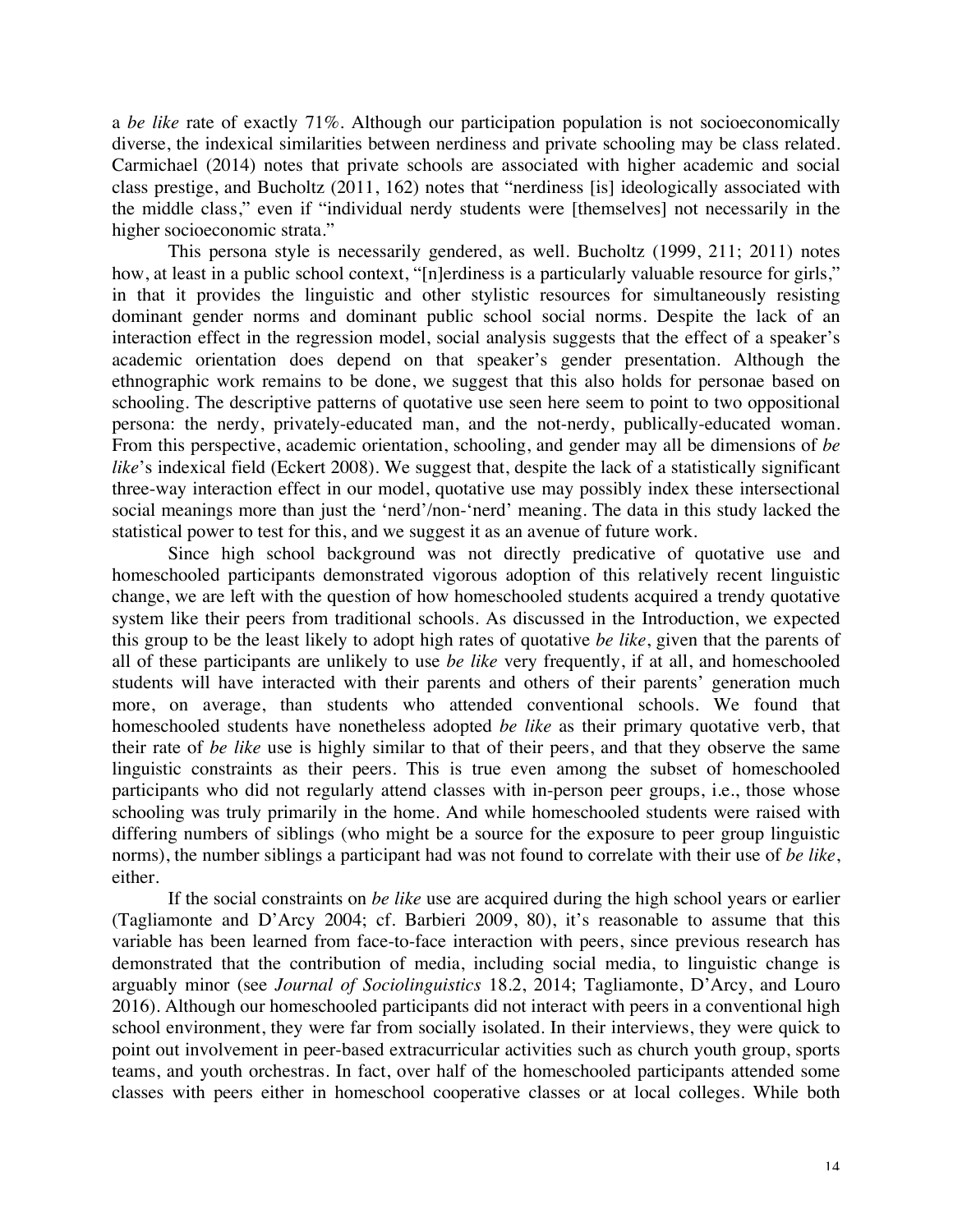homeschooled students who were educated only at home and those educated in-person classes with peers produced high levels of *be like* quotatives, only those who had regular face-to-face interaction with peers as part of their high school experience seem to have acquired the primary social constraint on *be like* use: that women favor this variant more than men. These findings suggest that limited exposure to peer groups through extracurricular activities may be sufficient for the acquisition of linguistic innovations, but that more extensive interaction may be needed for the development of the relevant social constraints. We recommend this as a promising line of inquiry for future research.

In addition to considering and including participants with a background in homeschooling, the present paper is novel in focusing on students at a Christian liberal arts college. Christianity is an important part of life for the participants in the study, in a way that is not often seen in studies in variationist sociolinguistics. However, it's not clear, based on this particular sample, what role Christian identity might play in speakers' quotative use, if any. Yaeger-Dror (2015) notes how religion is an understudied social factor, but that the recent literature that does consider it shows how it can be a significant predictor of patterns of linguistic variation. While this literature so far has largely focused on members of religious groups as compared to other members of the community outside of those groups (Kaiser 2015; Rosen and Skriver 2015), Baker-Smemoe and Bowie (2015) also compare active and non-active members of the same religious group (Mormons in Utah), finding further linguistic differences. Such research points the way for further comparisons with our work. For example, how similar would the speech patterns be among homeschooled (and privately-schooled) participants attending non-Christian liberal arts colleges, especially among those who were homeschooled (and privateschooled) for non-religious or other-religious reasons?

In our study we have used high school information to model college speech production patterns, which might be concerning if we anticipate significant linguistic shifts from high school to college. Wagner (2014) showed a change in the use of sociolinguistic variables from high school to college, but only for those variables that indexed social meanings that were less relevant to the college social order than the high school social order; variables indexing social meanings that remained salient across this transition remained or increased their signaling potential into college. Since *be like* has become the most frequent quotative in most varieties of English, it is not likely to carry a particular indexical value (or field of values; Eckert 2008) that is more (or less) relevant in college than in high school. We therefore have no reason to believe that the participants in this study changed their quotative system markedly between high school and college; specifically, we have no reason to believe that the homeschooled students increased their use of *be like* from high school to college. Of the 27 homeschooled participants, 11 (6 women) were first-semester freshmen in college at the time of their interview. This group of homeschooled freshmen actually favored *be like* slightly more than those 16 (12 women) who had been in college over a year already (79% *be like* vs. 77% *be like*). While we cannot say whether the patterns seen here would have been replicated with longitudinal data from when the participants were high school students, we expect that they would have. Similarly, there is little evidence to suggest that students from private and public high schools only begin to distinguish themselves from each other stylistically once they start college. Though students at this college are generally aware that other students come from different types of high schools, this characteristic does not seem to be key factor in the organization of social groups or Communities of Practice at the college. Instead, it seems more likely that stylistic differences between these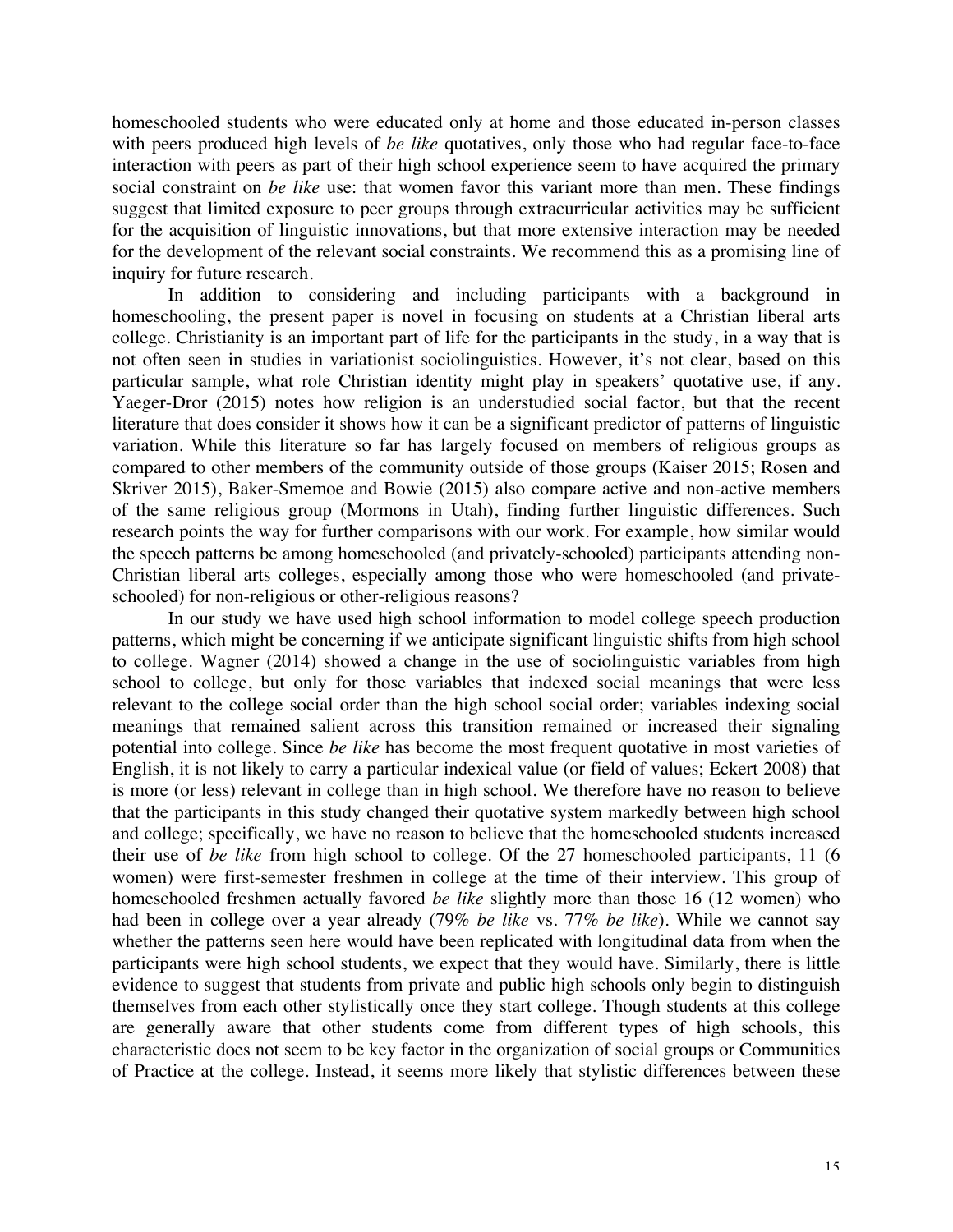students were acquired in high school and then maintained, at least to some degree, during the college years.

# **CONCLUSION**

To our knowledge, this research represents the first variationist study of the speech of young adults who were educated in non-traditional schools. As such, it represents an important first step in gaining a fuller understanding of the mechanisms by which socially marked variables are acquired during adolescence. While it's reasonable to assume that the linguistic and social constraints of linguistic innovations can be learned outside of the conventional school environment, the lion's share of face-to-face peer interactions for most adolescents who have participated in sociolinguistic studies occurred during school and school-related activities, so it's not clear whether these innovations actually are learned outside of school-based experiences. Our results indicate that the distinct social environment of homeschoolers is indeed sufficient for the acquisition of *be like*, since homeschooled participants showed patterns of *be like* use that were statistically indistinguishable from their peers who attended public and private schools. Nevertheless, we have reason to believe that the homeschool environment can, in some cases, limit the extent to which the social constraints on new variables are adopted. Even though homeschooled participants who were schooled exclusively at home demonstrated high rates of *be like* use, this was the only subgroup to show no difference between women's and men's rates of use, with particularly low rates of use among the women. This result raises the possibility that more extensive face-to-face interaction with peers, such as is provided in school, might be necessary for the full development of the social constraints governing the use of innovative variants.

School environment also appears to play some role in determining the linguistic style that speakers adopt later in life, or at least during their college years, in the sense that privateschooled students in this study avoid *be like* relative to their public-schooled and homeschooled peers. We suggest that this schooling difference might be best explained from the perspective of persona management, in that the private-schooled students in this sample may have been more likely than the other students to orient towards the 'nerd' persona described in previous literature. If so, then their avoidance of the *be like* quotative can be understood as part of a larger effort to construct a scholarly or intellectual speech style.

Taken together, these findings support the growing body of evidence that persona-based factors are crucial for a thorough account of stylistic variation, but that factors like type of schooling, that fall between traditional micro-level factors like stance and persona and macrolevel factors like gender and ethnicity, may also be important for understanding the adoption of linguistic innovations. Finally, our results provide fresh evidence that although *be like* appears to be replacing other quotative verbs, it still serves, in some contexts, as a useful tool in the construction of linguistic style.

 $<sup>1</sup>$  None of the participants in this study produced any examples of profanity in these interviews with an older, female</sup> professor, but this observation might be tested in less formal social environments.

 $2^2$  Some research suggests that homeschoolers attend college at higher rates than the national average (Ray 2004), but it's difficult to determine the average number of homeschooled students now attending college. Colleges and universities rarely publish this statistic, and even when they do, institutions differ in how they define homeschooled students (e.g., a certain number of years in K-12 homeschooling, a homeschool transcript, etc.). Also, many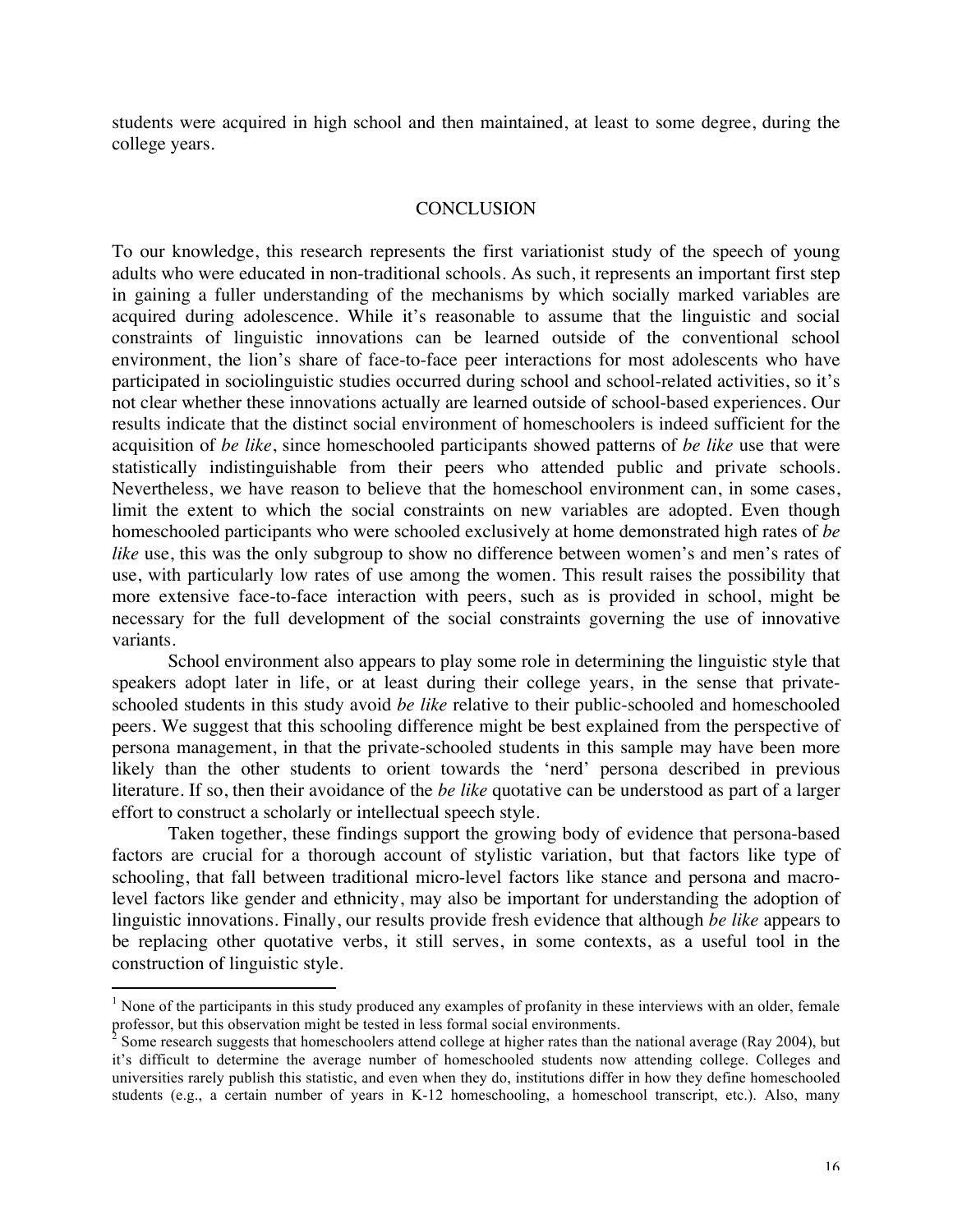homeschoolers are not classified as such because they simultaneously attend some traditional high school or college classes and use transcripts from those institutions. An informal survey of admissions directors at four other Christian colleges revealed a range from 6% to 73% of the student body who were homeschooled. The institution with 73% is clearly an outlier, and our sense is that  $25\%$  is also an unusually high percentage.<br><sup>3</sup> Students from these courses represent a wide variety of disciplines at this college. This is because the composition

<u> 1989 - Jan Salaman, masjid a shekarar 1989 - André Salaman a shekara ta 1989 - André Salaman a shekara ta 19</u>

course is a requirement for all students at the college, and the introductory-level linguistics and psychology courses fulfill general distribution requirements for students in different majors.<br><sup>4</sup> One of these participants self-identified as Asian and the other as biracial (both women, both private-schooled).

<sup>5</sup> Most participants self-identified as Asian and the other as biracial (both private-schooled). 5 Most participants were Southern (n=38); others were from the West (n=8), the Midlands (n=6), and the North (n=2). Given this stark imbalance in representation, our analysis does not control for regional background, but preliminary analysis indicates identical or nearly identical rates of *be like* across the regions, except for the speakers from the West, where rates are (interestingly!) slightly lower than for the other regions (68% *be like* as compared to 80-82% for the other regions). <sup>6</sup> Although the brevity of these recordings is a disadvantage in terms of overall token frequency of quotatives, the

interviews were kept short so that the results would be comparable to the brief interviews conducted as part of the larger research project mentioned above. Given Buchstaller's (2015, 472) finding that speakers under 35 either produced higher or approximately the same rates of *be like* in the first half of the interview, we doubt that the length of the interviews contributed to an underrepresentation of the proportion of *be like* in the speech of our participants.<br><sup>7</sup> Thanks to Rachel Krumenacker and Lindsi Skinner for transcription work. ELAN is open source tra

software from The Language Archive of the Max Planck Institute for Psycholinguistics in Nijmegen, The Netherlands (http://tla.mpi.nl/tools/tla-tools/elan/).<br><sup>8</sup> Each subgroup (each cell in Table 1) is also fairly balanced for age range; there are speakers both at the start of and

the end of college most subgroups. Despite the narrowness of the age range, we initially included AGE as a continuous factor in the analysis in case speakers' quotative systems shift over the course of their college experience (which we did not find). The sample is also balanced, as well as possible, for number of siblings per participant. In most subgroups, there were participants who had from 1-3 siblings, and half of the subgroups included participants with 5-8 siblings. While a speaker's number of siblings is not a predictor in previous studies of quotative *be like*, it may be particularly relevant for understanding patterns among homeschooled participants, so we include SIBLINGS as a continuous factor in our models.

<sup>9</sup> Of the 7 tokens of quotative *go*, 5 were produced by 4 female 'nerds' (either private-schooled or homeschooled), and the remaining 2 were produced by the same male, private-schooled non-'nerd'.

 $10$  Since all participants were college students at the time of data collection, age variation is minimal, but a lack of an age effect suggests that quotative systems are relatively stable throughout college. While there was no significant main effect of number of siblings in the full model, descriptively we see that speakers with no siblings use the least amount of *be like* (61%), followed by those with one sibling (68%), those with two siblings (80%), and those with three or more siblings (85%). While the current dataset does not have the statistical power to properly test this variable, this pattern fits with the descriptive pattern seen for type of homeschooling environment, where more exposure to peers influences quotative use.<br><sup>11</sup> There was more variation among the 9 public-schooled women (range: 50%-100% *be like*) than among the 4

public-schooled men in terms of *be like* use (range: 67%-100% *be like*)*.* In each group, there was only one participant who used *be like* as his/her only quotative. The data are too sparse to draw conclusions from these observations.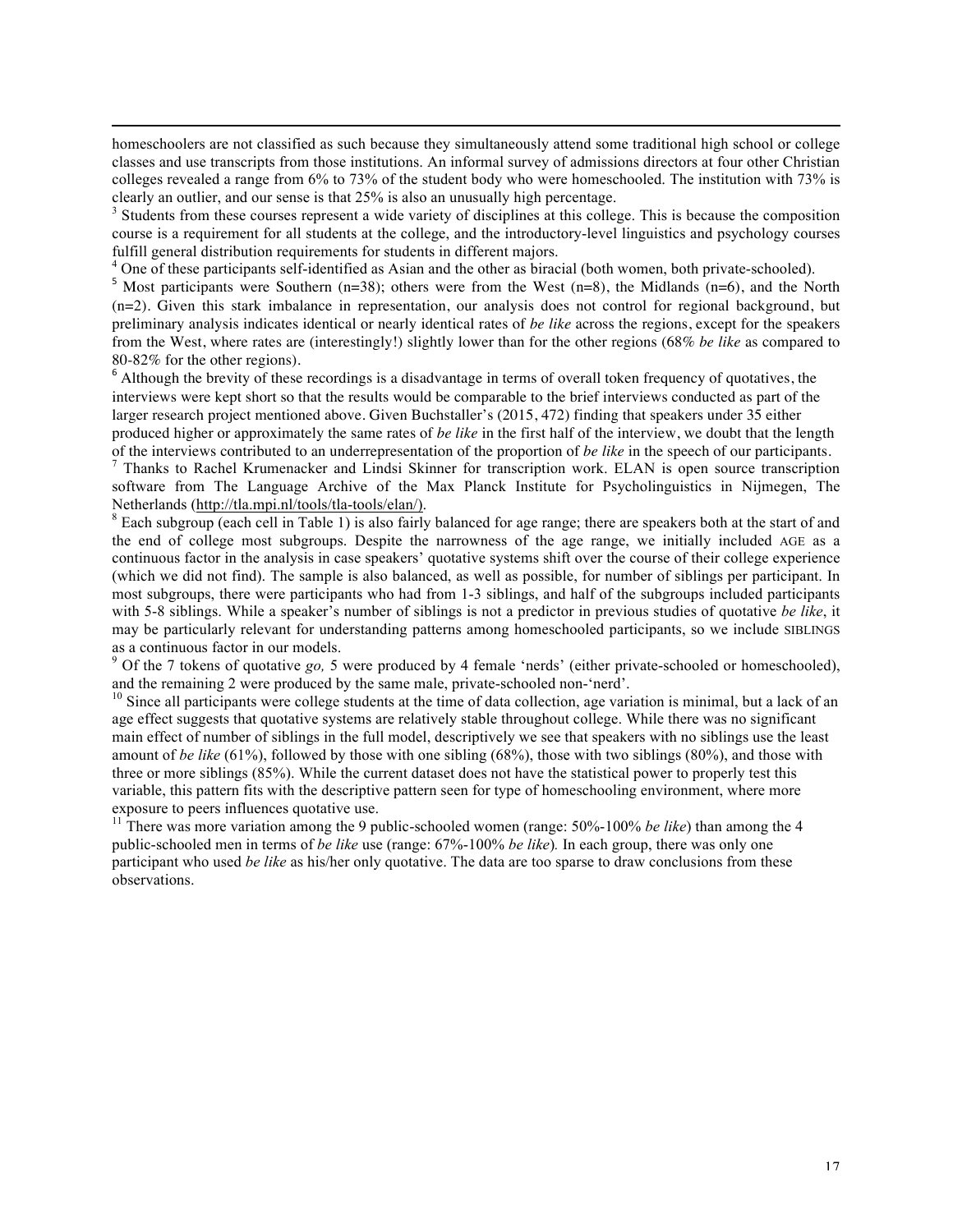# **REFERENCES**

- Author. 2017. "Cooperating with Interviewers: Coping Strategies of Uninformed Informants." Paper presented at the National Communication Association Conference, Sheraton Inn, Dallas, TX.
- Author. 2016. "Divine Discourse: Expanding Relational Dialectics Theory." Paper presented on Top Theory Paper Panel, SSCA 87, Hyatt Regency, Austin, TX.
- Baker-Smemoe, Wendy, and David Bowie. 2015. "Linguistic Behavior and Religious Activity." *Language & Communication 42*: 116-24.
- Bakht, Maryam M. 2010. "Lexical variation and the negotiation of linguistic style in a Long Island middle school." Ph.D. diss., New York University.
- Barbieri, Fedrica. 2007. "Older Men and Younger Women: A Corpus-Based Study of Quotative Use in American English." *English World-Wide* 28.11: 23-45.
- Barbieri, Fedrica. 2009. "Quotative *be like* in American English: Ephemeral or Here to Stay?" *English World-Wide* 30.1: 68-90.
- Bates, Douglas, Martin Maechler, Ben Bolker, and Steve Walker. (2015). "Fitting Linear Mixed-Effects Models Using lme4." *Journal of Statistical Software* 67.1: 1-48.
- Benor, Sarah. (2001). "The Learned /t/: Phonological Variation in Orthodox Jewish English." *University of Pennsylvania Working Papers* 7.3: Selected Papers from NWAV 29.
- Biber, Douglas, Stig Johansson, Geoffrey Leech, Susan Conrad and Ed Finegan. 1999. *The Longman Grammar of Spoken and Written English*. London: Longman.
- Blyth, Carl, Sigrid Recktenwald, and Jenny Wang. 1990. "I'm like, 'Say what?!': A New Quotative in American Oral Narrative." *American Speech*, 65.3: 215-27.
- Brugman, Hennie and Albert Russel. 2004. "Annotating Multimedia/ Multi-modal resources with ELAN." In: Proceedings of LREC, Fourth International Conference on Language Resources and Evaluation.
- Bucholtz, Mary. 2011. *White Kids: Language, Race, and Styles of Youth Identity.* New York: Cambridge University Press.
- Buchstaller, Isabelle. 2006. "Social Stereotypes, Personality Traits and Regional Perception Displaced: Attitudes Towards the 'New' Quotatives in the UK." *Journal of Sociolinguistics* 10.3: 362-381.
- Buchstaller, Isabelle. 2015. "Exploring Linguistic Malleability Across the Life Span: Age-Specific Patterns in Quotative Use." *Language in Society* 44.4: 457-96.
- Buchstaller, Isabelle, and Alexandra D'Arcy. 2009. "Localized Globalization: A Multi-local, Multivariate Investigation of Quotative *be like*." *Journal of Sociolinguistics* 13.3: 291- 331.
- Buchstaller, Isabelle, John R. Rickford, Elizabeth Closs Traugott, Thomas Wasow, and Arnold Zwicky. 2010. "The Sociolinguistics of a Short-lived Innovation: Tracing the Development of Quotative All Across Spoken and Internet Newsgroup Data." *Language Variation and Change* 22.2: 191-219.
- Butters, Ronald R. 1980. "Narrative *go* 'say.'" *American Speech* 55: 304-7.
- Butters, Ronald R. 1982. "Editor's note to Schourup (1982)." *American Speech* 57: 149.
- Carmichael, Katie. 2014. "I Never Thought I Had an Accent Until the Hurricane: Sociolinguistic Variation in Post-Katrina Greater New Orleans*."* Ph.D. diss., Ohio State University.
- Chatham-Carpenter, April. 1994. "Home Versus Public Schoolers: Differing Social Opportunities." *Home School Researcher* 10.1: 15-24.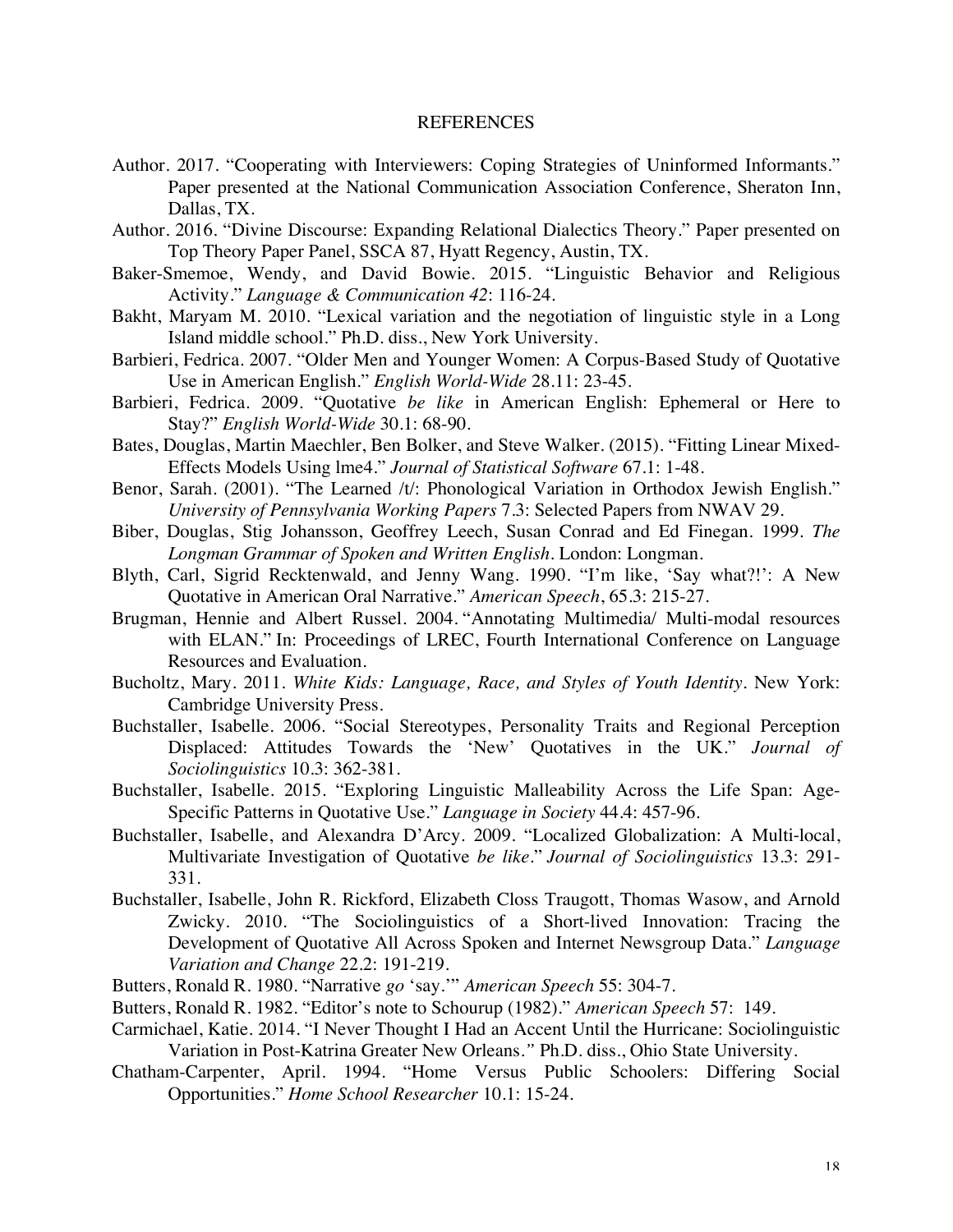- Coupland, Nikolas. 2007. *Style: Language Variation and Identity*. Cambridge: Cambridge University Press.
- Cukor-Avila, P. 2002. "She say, She go, She be like: Verbs of Quotation Over Time in African American Vernacular English." *American Speech* 77.1: 3-31.
- D'Arcy, Alexandra. 2010. "Quoting ethnicity: constructing dialogue in Aotearoa/New Zealand." *Journal of Sociolinguistics* 14.1: 60-88.
- Dailey-O'Cain, Jennifer. 2000. "The Sociolinguistic Distribution of and Attitudes Toward Focuser Like and Quotative Like." *Journal of Sociolinguistics* 4.1: 60-80.
- Dickson, Victoria, and Lauren Hall-Lew. 2017. "Class, Gender and Rhoticity: The Social Stratification of Non-prevocalic /r/ in Edinburgh Speech." *Journal of English Linguistics*  45.3: 229-259.
- Drager, Katie. 2015. *Linguistic Variation, Identity Construction and Cognition*. Studies in Laboratory Phonology 2. Berlin: Language Science Press.
- Eckert, Penelope. 1989. *Jocks and Burnouts: Social Categories and Identity in the High School.*  New York: Teachers College Press.
- Eckert, Penelope. 2000. *Linguistic Variation as Social Practice.* Oxford: Blackwell.
- Eckert, Penelope. 2008. "Variation and the Indexical Field." *Journal of Sociolinguistics* 12.4: 453-76.
- Epple, Dennis, David Figlio, and Richard Romano. 2004. "Competition Between Private and Public Schools: Testing Stratification and Pricing Predictions." *Journal of Public Economics* 88.7: 1215-45.
- Ferrara, Kathleen, and Barbara Bell. 1995. "Sociolinguistic Variation and Discourse Function of Constructed Dialogue Introducers: The case of be+ like." *American Speech* 70.3: 265-90.
- Lawson, Eleanor, James M. Scobbie, and Jane Stuart-Smith. 2011. "The social stratification of tongue shape for postvocalic/r/ in Scottish English." *Journal of Sociolinguistics* 15.2: 256-268.
- Macaulay, Ronald. 2001. "You're Like 'Why not?' The Quotative Expressions of Glasgow Adolescents." *Journal of Sociolinguistics* 5.1: 3-21.
- Medlin, Richard G. 2000. "Home Schooling and The Question of Socialization." *Peabody Journal of Education* 75.1-2: 107-23.
- Moore, Emma and Paul Carter. 2015. "Dialect contact and distinctiveness: The social meaning of language variation in an island community." *Journal of Sociolinguistics*, 19.1: 3-36.
- Ray, Brian. D. 2004. "Homeschoolers on to College: What Research Shows Us." *Journal of College Admission* 185: 5-11.
- Redford, Jeremy, Danielle Battle, and Stacey Bielick. 2016. "Homeschooling in the United States: 2012 (NCES2016-096)." National Center for Education Statistics, Institute of Education Sciences, U.S. Department of Education. https://nces.ed.gov/fastfacts/display.asp?id=91.
- Rickford, John R., Thomas Wasow, Arnold Zwicky, and Isabelle Buchstaller, I. 2007. "Intensive and Quotative All: Something Old, Something New." *American Speech* 82.1: 3-31.
- Romaine, Suzanne and Deborah Lange. 1991. "The Use of *like* as a Marker of Reported Speech and Thought: A Case of Grammaticalization in Progress." *American Speech* 66.3: 227- 79.
- Rosen, Nicole, and Crystal Skriver. 2015. "Vowel Patterning of Mormons in Southern Alberta, Canada." *Language & Communication* 42: 104-115.